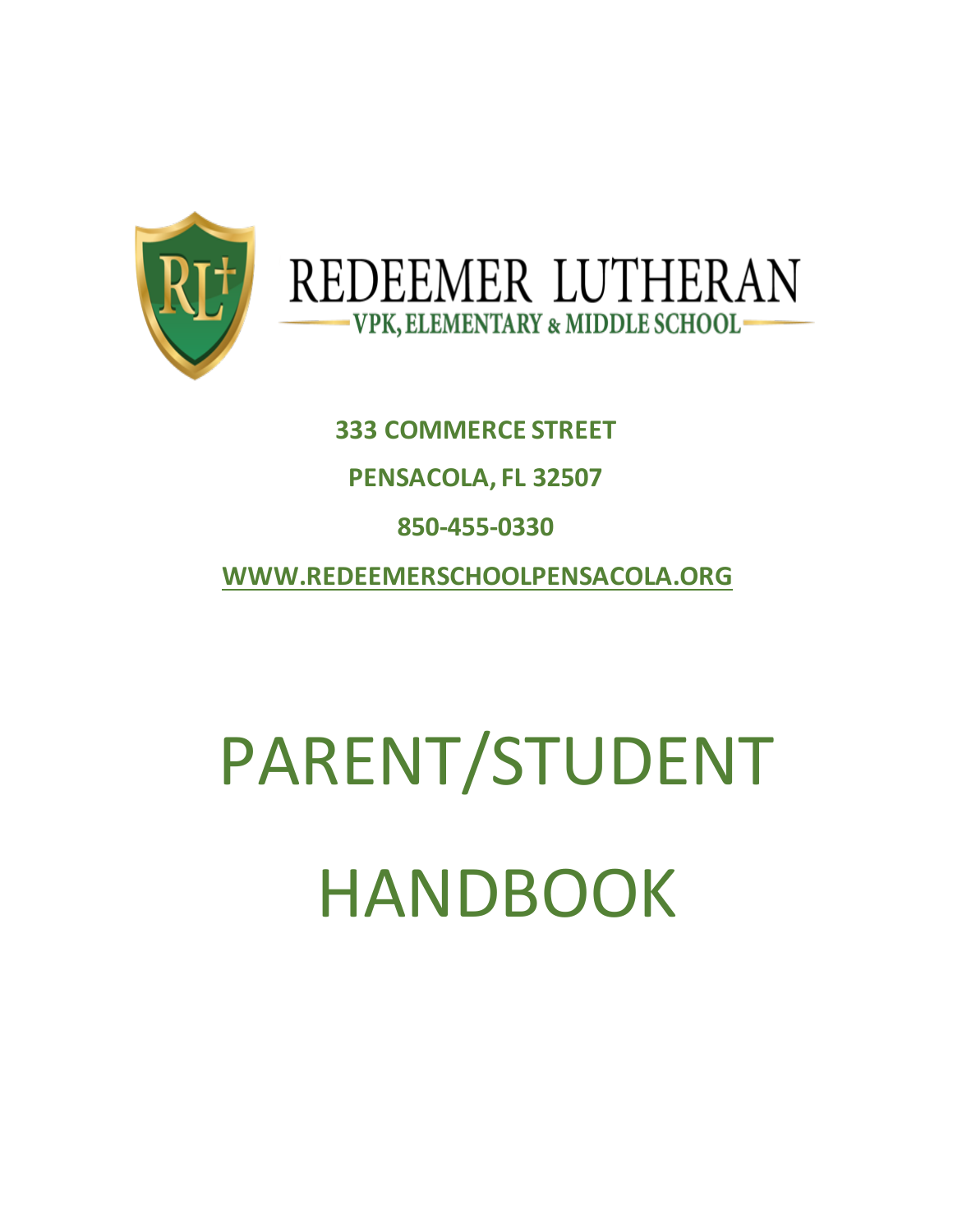### **TABLE OF CONTENTS**

| ENROLLMENT & REGISTRATION INFORMATION9 |  |
|----------------------------------------|--|
|                                        |  |
|                                        |  |
|                                        |  |
|                                        |  |
|                                        |  |
|                                        |  |
|                                        |  |
|                                        |  |
|                                        |  |
|                                        |  |
|                                        |  |
|                                        |  |
|                                        |  |
|                                        |  |
|                                        |  |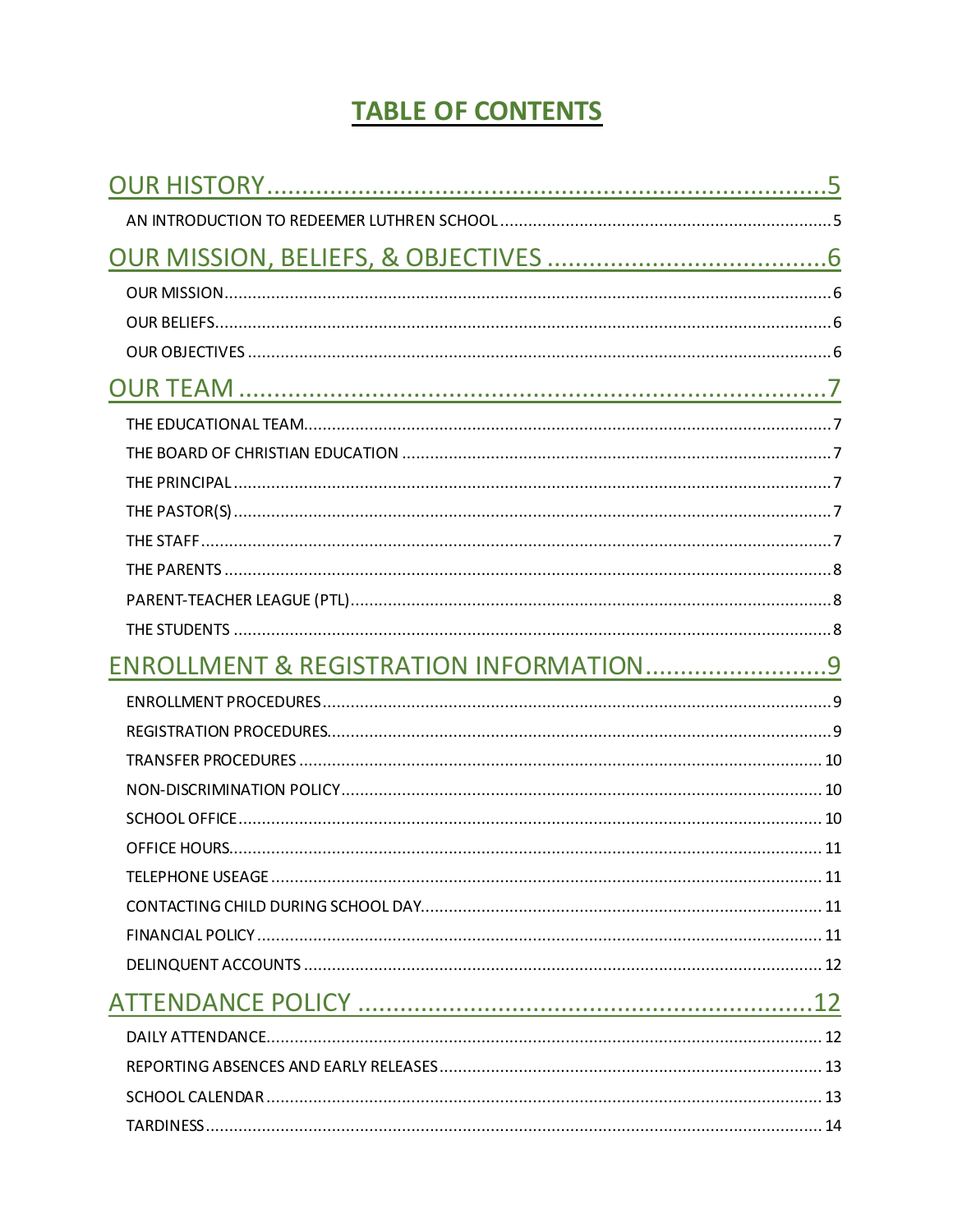| STUDENT PROGRESS REPORTING & TESTING  16 |  |
|------------------------------------------|--|
|                                          |  |
|                                          |  |
|                                          |  |
|                                          |  |
|                                          |  |
|                                          |  |
|                                          |  |
|                                          |  |
|                                          |  |
|                                          |  |
| EMERGENCIES DUE TO NATURAL CAUSES 19     |  |
|                                          |  |
|                                          |  |
|                                          |  |
|                                          |  |
|                                          |  |
|                                          |  |
|                                          |  |
|                                          |  |
|                                          |  |
|                                          |  |
|                                          |  |
|                                          |  |
|                                          |  |
|                                          |  |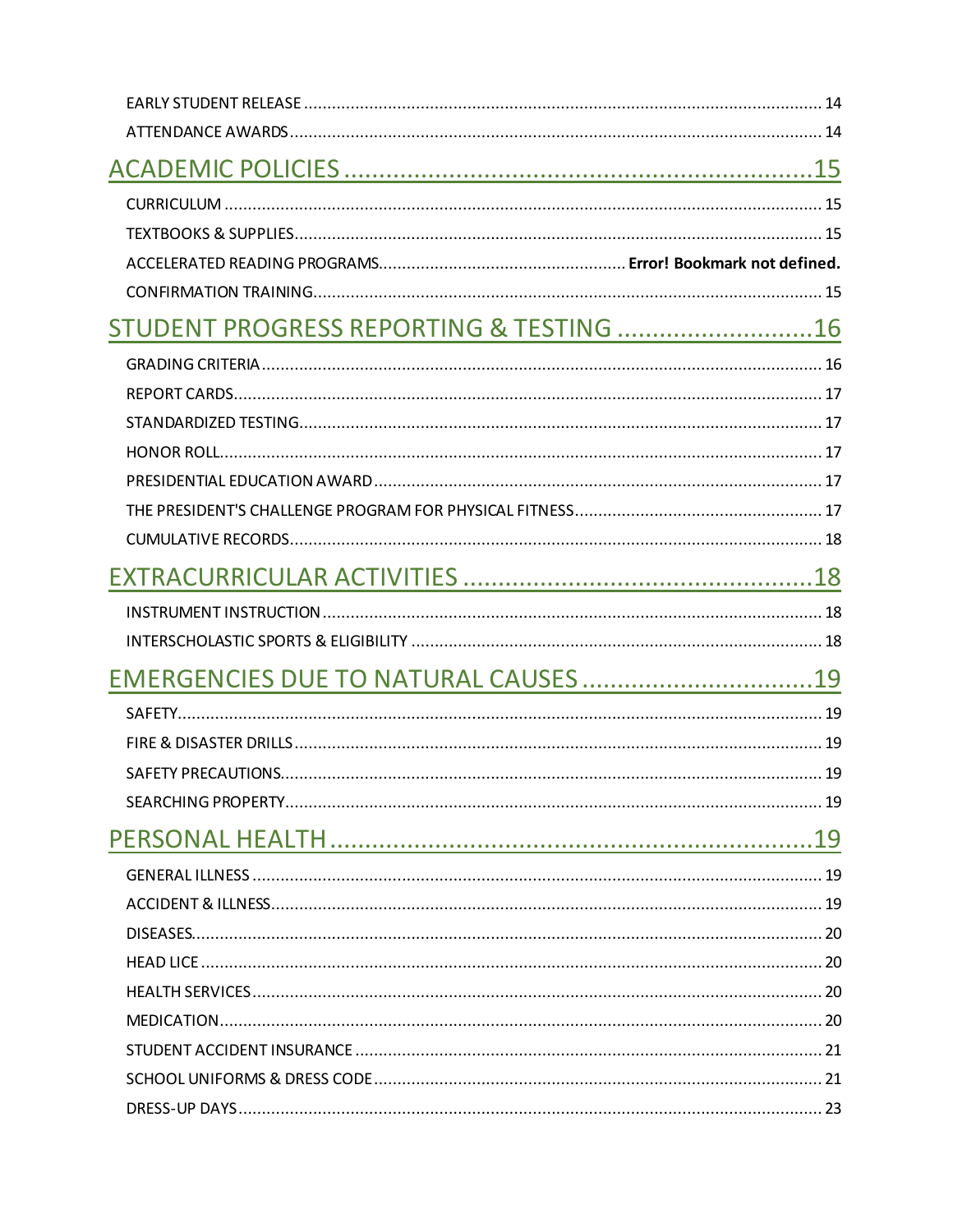| CLASSROOM MANAGMENT & STUDENT BEHAVIOR23 |  |
|------------------------------------------|--|
|                                          |  |
|                                          |  |
|                                          |  |
|                                          |  |
|                                          |  |
|                                          |  |
|                                          |  |
|                                          |  |
|                                          |  |
|                                          |  |
|                                          |  |
|                                          |  |
|                                          |  |
|                                          |  |
|                                          |  |
|                                          |  |
|                                          |  |
|                                          |  |
|                                          |  |
|                                          |  |
|                                          |  |
|                                          |  |
| STUDENT/ PARENT ACKNOWLEDGEMENT SHEET 29 |  |
|                                          |  |
|                                          |  |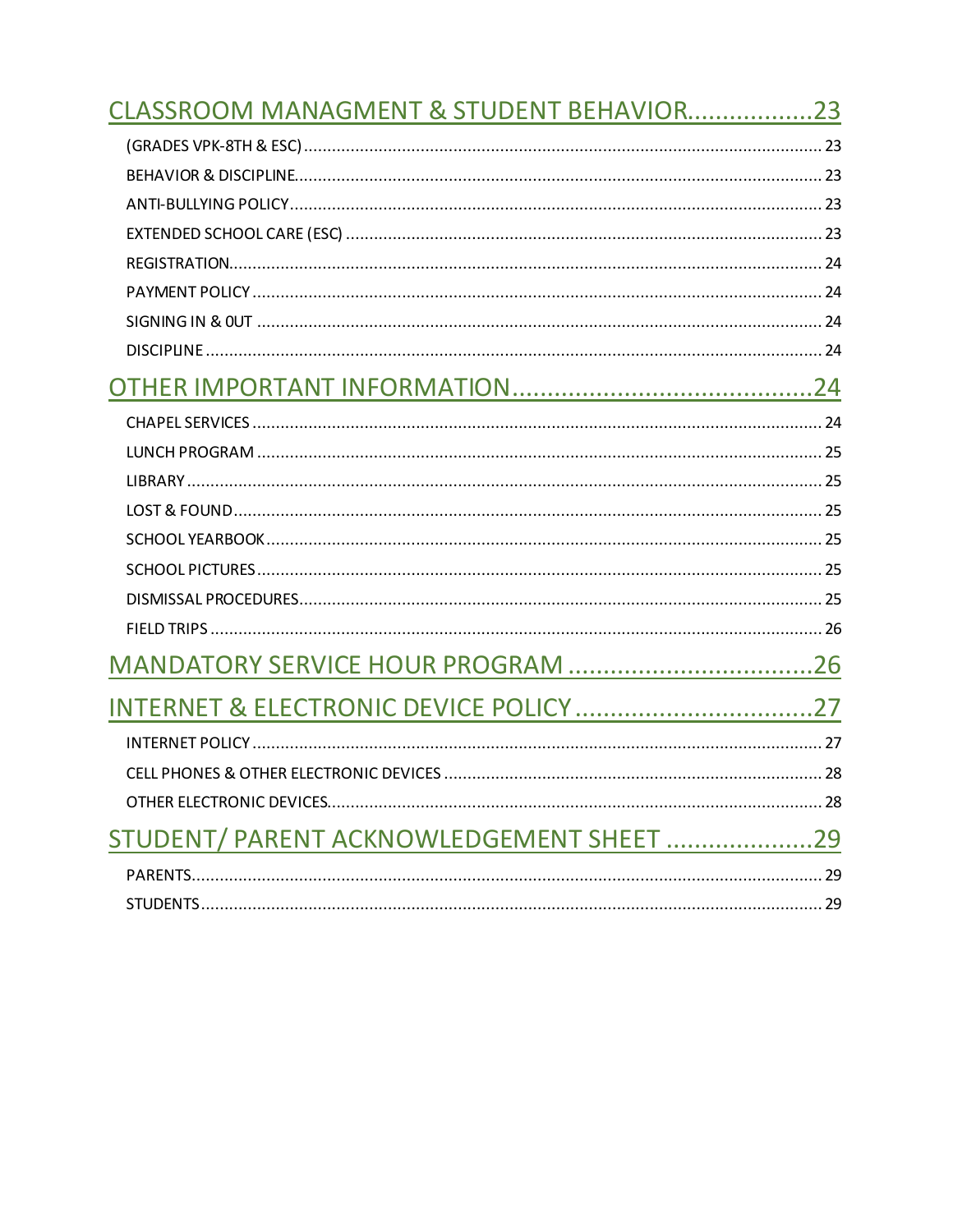### **OUR HISTORY**

### **AN INTRODUCTION TO REDEEMER LUTHREN SCHOOL**

<span id="page-4-1"></span><span id="page-4-0"></span>Redeemer Lutheran School was organized in 1955 as a Christian school to serve the spiritual and educational needs of Redeemer Lutheran Church and our Pensacola community, and is owned and operated by Redeemer Lutheran Church.

It began with its first kindergarten class that September under the direction of Mrs. Mira Strohl, long time music educator in Escambia County schools. Today, Redeemer maintains an outstanding educational program that serves students from VPK through 8th grade. It also has an Extended School Care program, which serves our students from 6:30A.M. to 6:00P.M.

Redeemer Lutheran School is part of a nationwide system of more than 2600 early childhood centers, elementary and middle schools operated by Lutheran Churches providing quality programs of Christian education. Our school offers a strong curricular program and prepares its students to meet and exceed the educational standards set by the State of Florida.

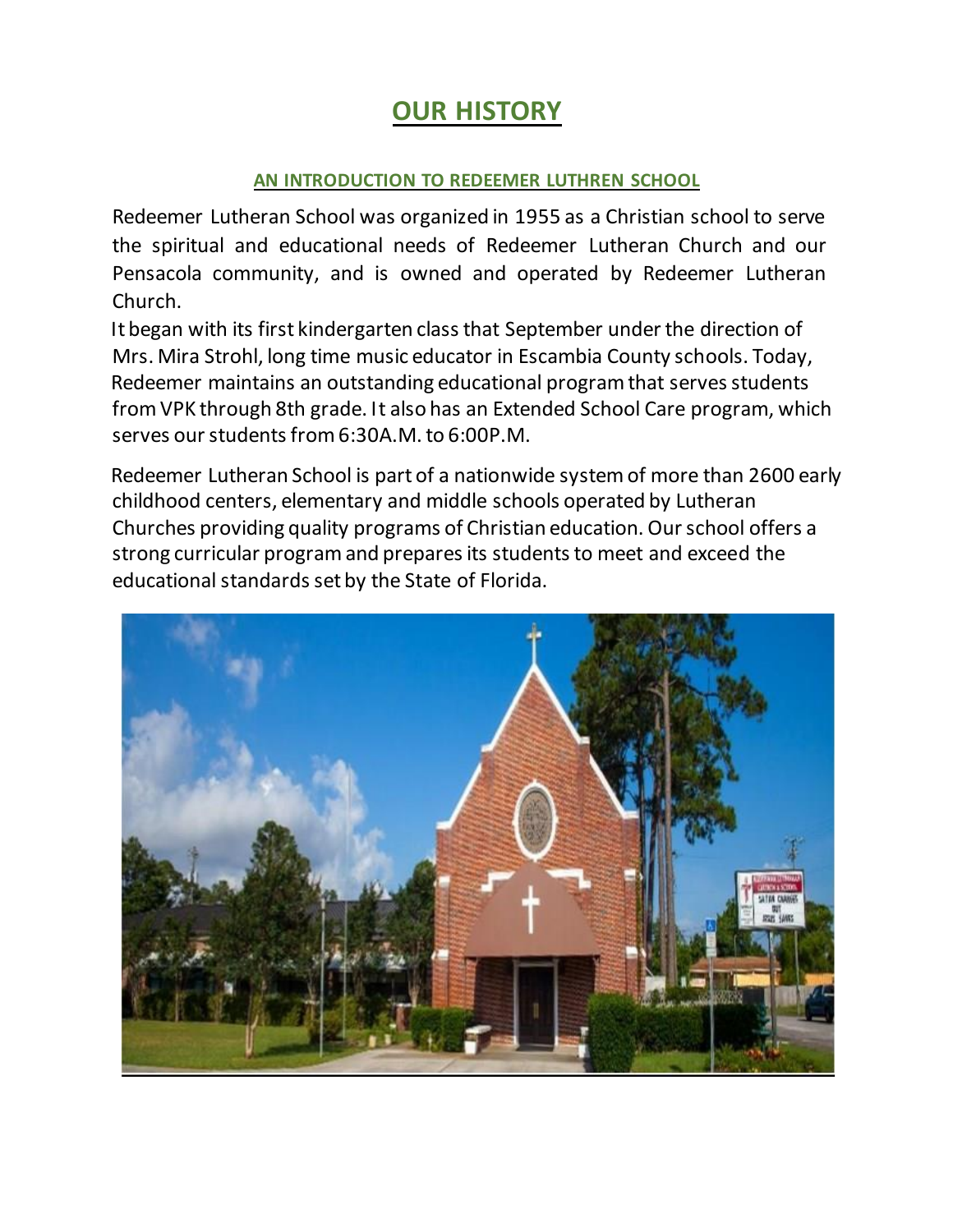### **OUR MISSION. BELIEFS. & OBJECTIVES**

### **OUR MISSION**

<span id="page-5-1"></span><span id="page-5-0"></span>Our mission is to prepare each child for a responsible role in society by developing thinking, learning, and communication skills; by recognizing achievement; and by encouraging a caring and serving attitude as modeled by Jesus Christ.

### **OUR BELIEFS**

<span id="page-5-2"></span>We believe in Jesus Christ as our Lord and Savior and place our trust in Him. We accept the Bible as the divinely inspired word of God and use its teachings as the foundation for leading a Christian life. We believe that all people are sinful and can be justified only by faith through God's free gift of grace, not by any personal works of goodness.

Lutheranism takes its name from Martin Luther, the 16th century protestant reformer who called for major reforms in the Christian church of his age. If you would like to learn more about Lutheran beliefs, we invite you to speak to our Pastor or to attend the adult instruction class on Lutheran doctrine.

### **OUR OBJECTIVES**

<span id="page-5-3"></span>At Redeemer Lutheran School, we want to give our students a solid academic foundation for their future studies and work, while also giving them a solid foundation for leading a Christ-centered life. We encourage our students to:

- 1. Master the fundamental skills of reading, writing and effective oral communication.
- 2. Develop a sound understanding of mathematics and natural sciences.
- 3. Develop a thorough knowledge and appreciation of the social sciences and the arts.
- 4. Acquire an enjoyment of learning that will continue throughout their lives, and an enjoyment of physical activity and team sports.
- 5. Develop effective study and work habits, problem-solving skills and the ability to interact and work well with others.
- 6. Treat others with respect and love at all times, and be fruitful servants in their churches and communities.
- 7. Acquire a thorough knowledge of the Bible and basic Christian doctrine.
- 8. Develop a personal and real relationship with God that permeates into all aspects of their lives.

We cannot achieve these objectives through the work of the classroom teachers alone — it requires a team effort on the part of the students, the parents, the teachers, the principal, the school support staff and the members of Redeemer Lutheran Church, in particular those members who serve on the Board of Christian Education. Each part of this team has a vital role to play in the education and nurturing of our students.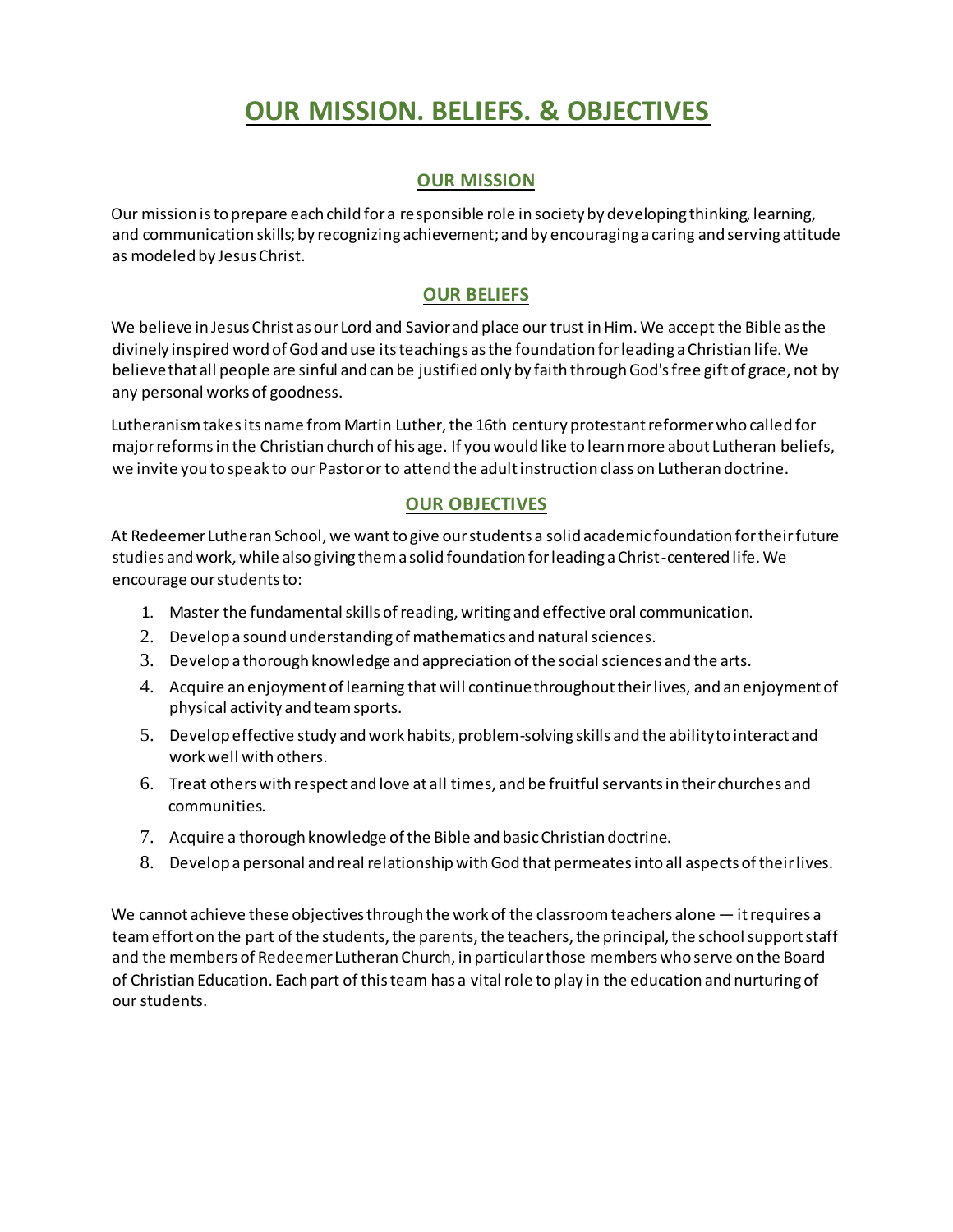### **OUR TEAM**

### **THE EDUCATIONAL TEAM**

<span id="page-6-1"></span><span id="page-6-0"></span>We believe that teaching is a team effort. The faculty and the Board of Christian Education will do their utmost to provide a strong academic program and a Christ-centered environment. We will nurture the Christian philosophy of living, which you have begun in your home. However, without a strong foundation and ongoing parental support, our school would be helpless.

To help facilitate communication between the various members of our education team the school publishes a weekly newsletter, the Parent Bulletin. The bulletin will be sent home each Monday with the children, and is used to keep parents informed about all current school activities and other items of interest. Please ask your child for it each Monday, and please read it carefully. You may also access it by looking on the website: www.redeemerschoolpensacola.org

### **THE BOARD OF CHRISTIAN EDUCATION**

<span id="page-6-2"></span>The Board of Christian Education is comprised of members of Redeemer Lutheran Church. It establishes policies and works with the Principal to ensure the orderly operation of the school. The Board handles the hiring of teachers and the calling of Principals, and approves the adoption of the course of study and textbooks. However, final authority in the operation of the school rests with the Voter's Assembly of Redeemer Lutheran Church.

### **THE PRINCIPAL**

<span id="page-6-3"></span>The principal is the administrative leader of the school. With the help of the faculty and the Board of Christian Education, he proposes procedures for the operation of the school and the welfare of the students. The principal is the primary contact person for faculty, parents, and the general public in all areas of school operation.

### **THE PASTOR(S)**

<span id="page-6-4"></span>As spiritual leader(s) of our church and school, the pastor(s) will offer spiritual support to the children of the school, the parents of the children, the staff and the Board of Christian Education. The pastor(s) will also be religious instructor(s) in the school and participate in the chapel program

#### **THE STAFF**

<span id="page-6-5"></span>The teaching staff manages the classroom-learning environment to provide a quality, Christ Centered instructional program. Our teachers seek to provide instruction which meets the individual needs of the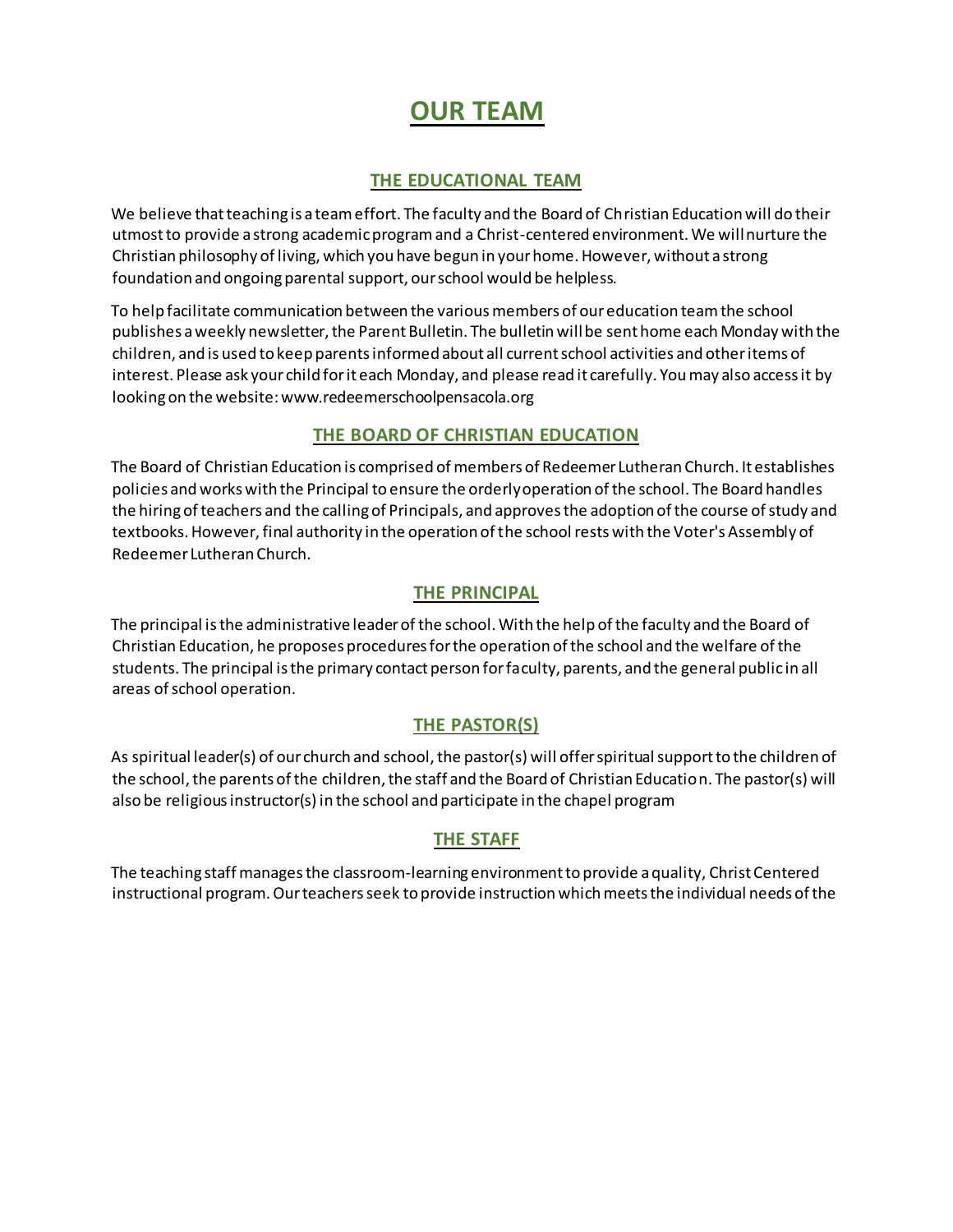### **THE PARENTS**

<span id="page-7-0"></span>The parents are the first educators of their children, and they need to be actively involved in the educational and social activities at Redeemer School. Parents who see to it that their children arrive at school on time, properly attired, with lessons prepared and all the necessary supplies for the day's activities, allow our teachers to use class time more effectively. Parents who teach their children to treat others with respect, to obey authorities and to show Christian love in all they do, allow our teachers and our principal to focus on academics instead of discipline issues. Parents who volunteer to help in the classroom, library, and computer lab and with class trips allow us to provide a richer educational experience than we would otherwise be able to afford our students, as do parents who help with fundraising and social events. We encourage all parents to complete a volunteer form, or contact your child's teacher about your interest in helping. Our teachers welcome parental support and participation, and we invite you to contact the teachers with any concerns or questions you may have about your child's education. You may schedule a conference with the teacher by calling the School Office or by sending a note to the teacher via your child. The teacher will respond to your request within two working days and arrange a time agreeable for you to meet, before or after school, (we do not schedule conferences during school hours). These conferences will be conducted in private, out of the hearing of any other adults or children. The meeting will be conducted with the highest level of respect and dignity on the part of both teacher and parent. In the presence of children, we ask that you address adults using "Mrs., Ms., or Mr." as appropriate, since this is how we expect the children to address adults.

\* (Please see page 20 about Mandatory volunteer hours.)

### **PARENT-TEACHER LEAGUE (PTL)**

<span id="page-7-1"></span>Redeemer Lutheran School sponsors a parent organization called the Parent-Teacher League. Its chief purpose is to provide closer relationships and communications between home and the school. The PTL serves the school by raising funds for programs and equipment that are not funded in the operating budget. It also provides parents with the opportunity to develop parenting skills and supportive relationships in facing parenting responsibilities. We invite all parents to join this important school organization.

#### **THE STUDENTS**

<span id="page-7-2"></span>The students are expected to always do their best to learn the subjects being taught, and to behave in a way that shows Christian love and respect for others. They are expected to follow directions and cooperate with the teachers and with other students, and to avoid any behavior that is disruptive or harmful. They are expected to come to class prepared to learn, with homework done and all the necessary materials needed for their class work, but without any items which would cause distraction or nuisance in the classroom. They are expected to treat the church and school property, and the property of others, with care and respect, and to avoid borrowing or lending money or property.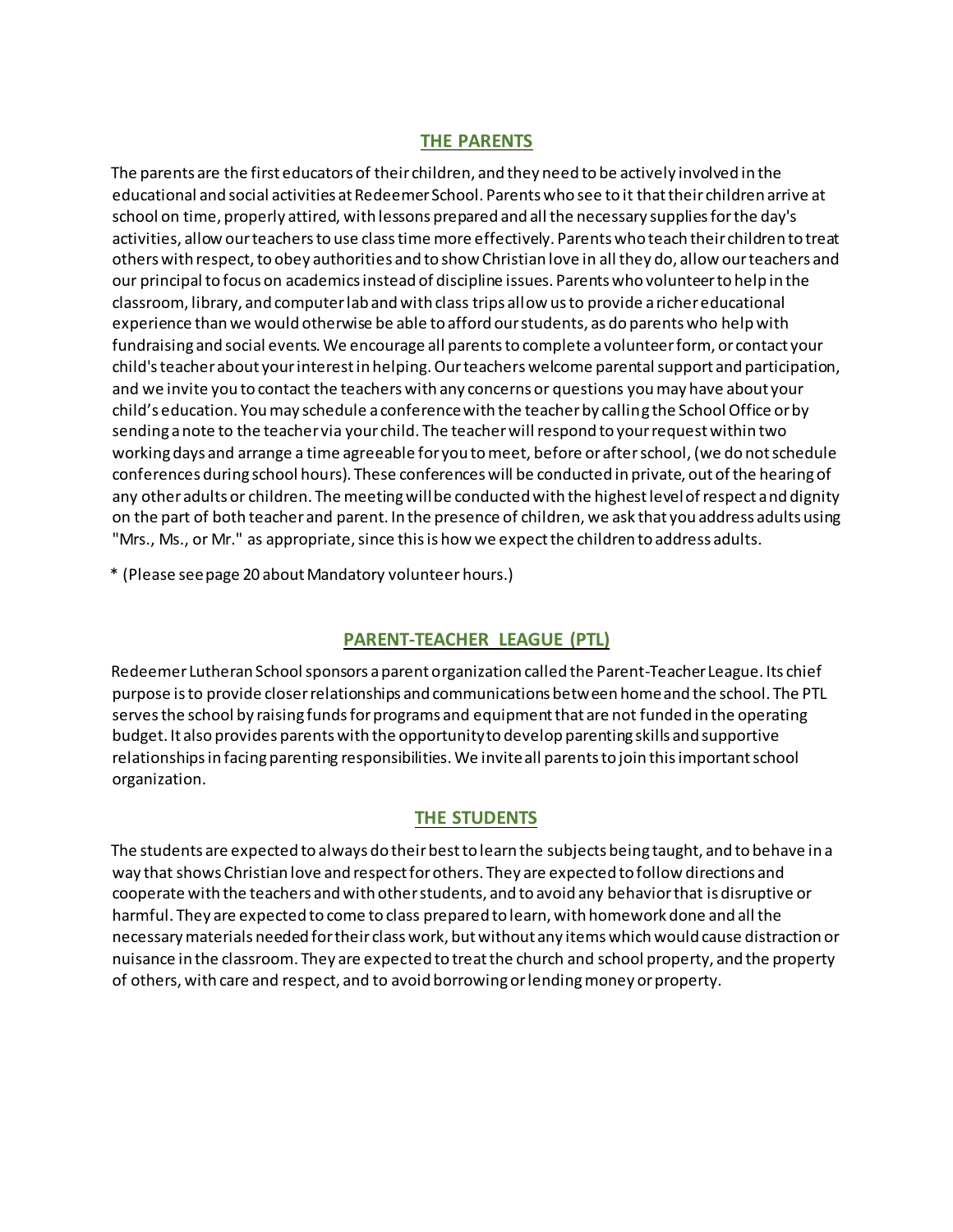### <span id="page-8-0"></span>**ENROLLMENT & REGISTRATION INFORMATION**

### **ENROLLMENT PROCEDURES**

<span id="page-8-1"></span>Redeemer Lutheran School abides by the age-entrance requirements of the State of Florida.

A new law extends Voluntary PreK (VPK) eligibility for 4-year-olds with birthdays from Feb. 2 through Sept. 1st in a calendar year. Parents can enroll their child in the state's free, VPK education program if their child is four years old by September 1st or postpone their enrollment if their child turns five after Feb. 1st thru Sept. 1st of the year they enroll for this program. Students in the Kindergarten program must be a minimum age of five years old by September 1stto enroll in kindergarten. Kindergarten applicants are screened with a developmental inventory for readiness before they are accepted into this program.

Redeemer Lutheran Church has a strong commitment to provide a Christian school experience for the children of its own membership and those of sister Lutheran Churches. We welcome parents and students who are not members of a Lutheran Church to seek enrollment in Redeemer School. This includes members of other Christian denominations as well as those with no current church home. We are able to do this as long as space in our classroom permits. However, all students are expected to participate in the religious instruction classes offered by our school curriculum.

Priority in enrollment for classrooms will be allocated on the following basis:

1. Children who are members of Redeemer Lutheran Church and those currently enrolled in our school.

- 2. Sibling of those enrolled at Redeemer Lutheran School.
- 3. Children from sister Lutheran Churches.
- 4. Children of others seeking enrollment on a first come / first served basis.

While it is always our desire to give every child the benefits of our program, we are not always able to serve every learning and behavioral need which falls beyond the range of our regular school program. The decision to admit a child into our school program will be made through an assessment of the child's previous academic performance, additional testing, and an interview with the teacher and principal before admission.

Redeemer Lutheran School admits students of any race, color, national, and ethnic origin to all rights, privileges, programs, and activities generally accorded or made available to students at the school.

### **REGISTRATION PROCEDURES**

<span id="page-8-2"></span>Registration for the new school year begins in January. Re-enrollment for those currently attending Redeemer is completed by the submission of a re-enrollment form and a non-refundable \$300 registration fee. Applications for new students will be accepted in January and will be processed after the reenrollment deadline in February. Acceptance of new students will be on a first come - first serve basis. Waiting lists will be formulated once enrollment has reached a capacity of:

Voluntary PreK- 20, Kindergarten- 22, 1st thru 4th grades- 22 and 5th thru 8th grades - 24.

The complete payment of enrollment fees for those currently enrolled must be received by June 1st. The student's position in the class may be forfeited and his or her enrollment status changed to the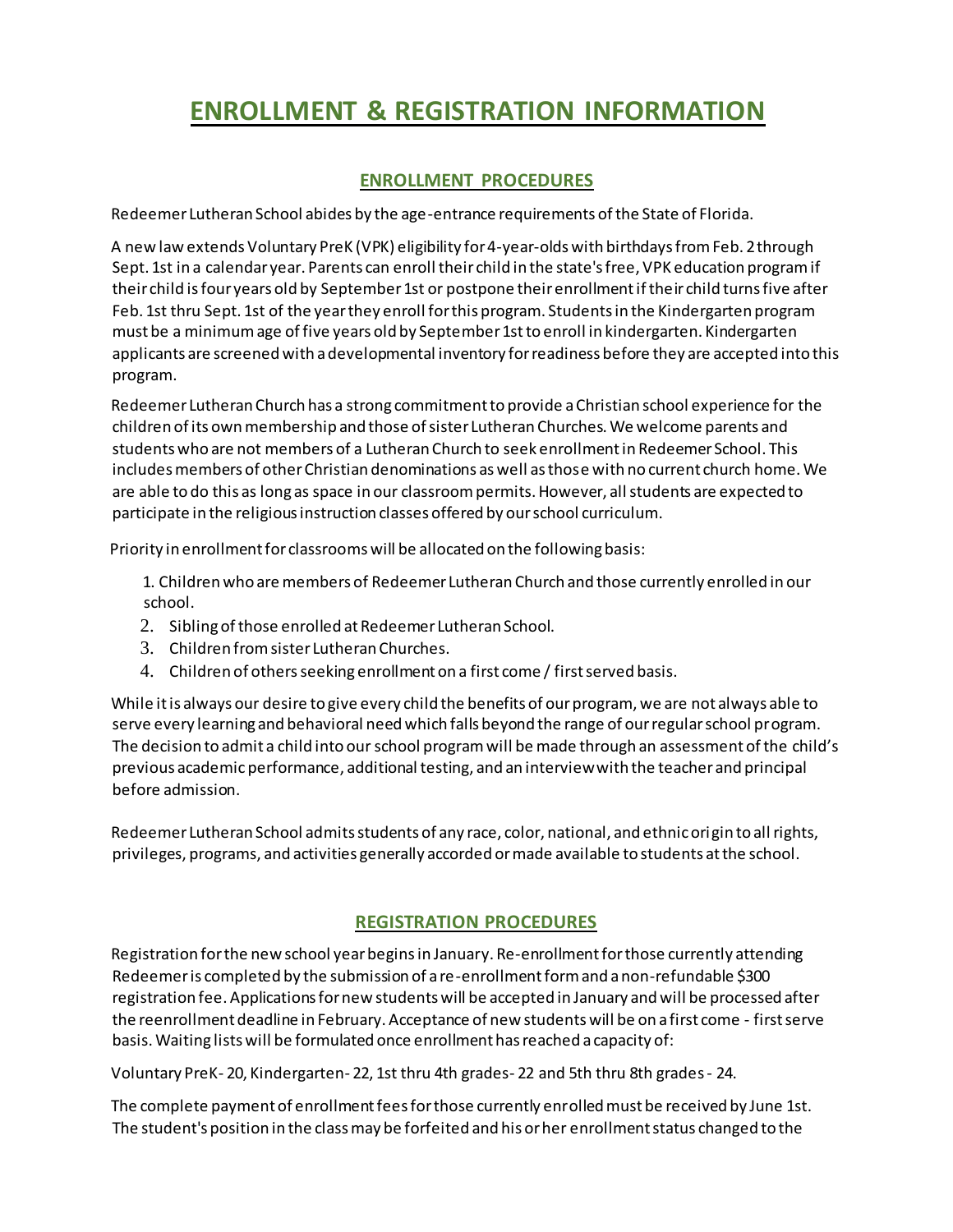waiting list if this deadline is not met. The financial secretary will work with families in special circumstances.

Applications for new students will be processed as they are received. Once all the necessary enrollment forms have been received and academic testing and report card information secured, the principal will meet with the family for an interview. Upon acceptance, the registration fee must be paid in full within 15 days. Registration fees are non-refundable. A \$100.00 Capital Improvement Fee, which is due by June 1st and is also non-refundable.

### **TRANSFER PROCEDURES**

<span id="page-9-0"></span>Any student transferring into Redeemer Lutheran School from another school is required to present a shot record, health record, birth certificate, social security number and most recent report card from the student's previous school. Test/screening of new students will be done before grade placement of the student. Redeemer Lutheran School reserves the right to refuse new admission or re -admission to any student on the basis of specific learning or behavioral needs. When withdrawing from the school, three days' notice is requested The School Office needs this time for a proper accounting of grades, tex tbooks, fees and other materials. No records will be transferred until all outstanding accounts have been satisfied.

### **NON-DISCRIMINATION POLICY**

<span id="page-9-1"></span>Redeemer Lutheran School admits students of any race, color, national, and ethnic origin to all rights, privileges, programs, and activities generally accorded or made available to students at the school. It does not discriminate on the basis of race, color, nationality, and ethnic origin in administration of its educational policies, admissions' policies, and athletic or other school- administered programs.

### **SCHOOL OFFICE**

<span id="page-9-2"></span>Our school secretary ably staffs our school office. The school secretary is responsible for a multitude of tasks throughout the day. However, she has three primary responsibilities:

- 1. The secretary serves our school as a communications link between you and the school. She is available to answer your questions about school activities, assemble information for our weekly newsletter and set up appointments with our teachers and principal. Our school or church secretary will receive and forward messages about child care during the school day.
- 2. Our Financial Secretary, Mrs. Hulien, can assist you with your payments of fees, tuition and extended school care made to Smart Tuition. Smart Tuition keeps accurate records of your assessments and payments to our school and can generate a monthly statement about your account. Please feel free to contact Smart Tuition and the school office for any questions about such financial matters.
- 3. Our secretaries are also our record-keeper. As such, they must maintain up-to-date information about addresses and phone numbers for parents at both home and work in order to reach you in emergencies. Please keep us informed of changes. They also keep track of students who are tardy or absent each day receiving phone report from parents with sick or absent children. An adult must check in students who are late to school (arriving after 8:15A.M.) Do not just drop your child off at the school entrance.

Child custody is a serious concern of our School Office. Redeemer Lutheran School will need specific information and court documents about child custody in situations involving divorce and guardianship.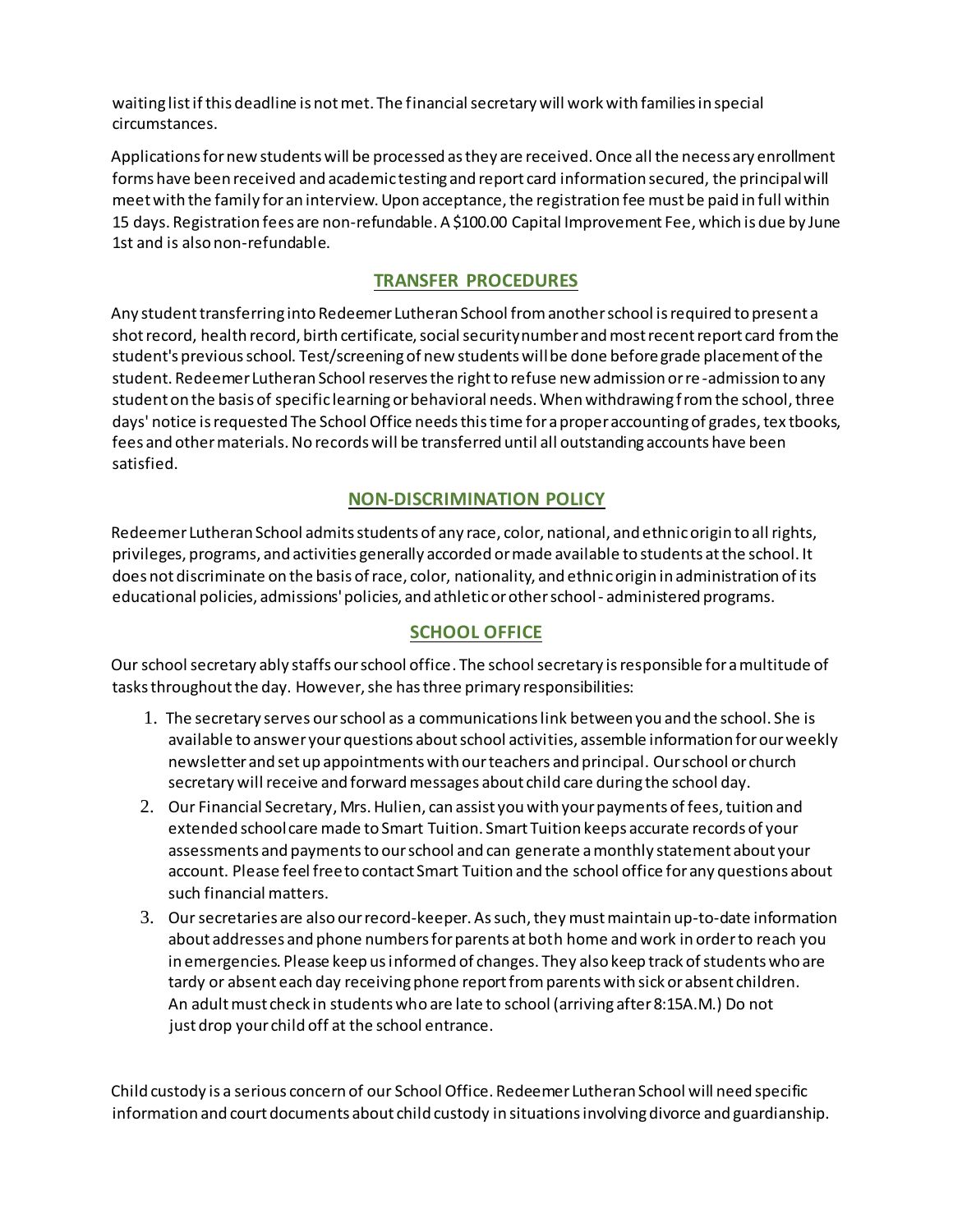Failure to provide custody documentation can inadvertently result in children being released to noncustodial parents. Written notice is required when parents are out of town about guardianship of a child for cases of an emergency.

The office is not allowed to give out unlisted phone numbers of teachers or families without the ir permission. We will forward messages to them and they can contact you.

The School Office will not automatically distribute brochures or materials about non-school sponsored activities to children or families. Parents should not solicit other parents, students, or teachers on behalf of any businesses, groups or organizations by use of our telephone directory or other lists. Requests from organizations or businesses to solicit membership or participation should be directed to the principal and/or school board chairperson.

### **OFFICE HOURS**

<span id="page-10-0"></span>When school is in session, the office will be open from 8:00A.M Until 3:30 P.M. It is closed on Saturdays & Sundays as well as school or national holidays. The office is open during the summer and extended school holidays between the hours of 8:00A.M. & 1:00P.M. However, please call before visiting to be sure that the necessary personnel and/or information will be available at the time of your visit.

### **TELEPHONE USEAGE**

<span id="page-10-1"></span>Students are not permitted to use the office telephone except in emergencies or in the event of the cancellation of a scheduled activity. Only the telephone in the school office may be used by students during school hours. Students must have permission from the teacher and the office personnel to use the phone.

<span id="page-10-2"></span>Students cannot use cell phones during the day (please see page 15).

### **CONTACTING CHILD DURING SCHOOL DAY**

Parents wishing to deliver a message, books and assignments, or lunchesto a child should take them to the school office, not the classroom. Classes, when in session, should not be interrupted.Office personnel will make sure that your child receives your message or item. Please make sure all items left in the office are labeled with the students name and grade.

### **FINANCIAL POLICY**

<span id="page-10-3"></span>The Board of Christian Education reviews Redeemer Lutheran School's fee schedule each year. Every effort is made to set fees that are reasonable for the family, while permitting the school to maintain a quality instructional program. It is of utmost importance that tuition payments be made on time! This will allow our bills to remain current and our staff to be paid regularly.

In order to provide the highest-quality service within our financial practices, we have partnered with Smart Tuition to handle our tuition and fee processing. All payments must be made through Smart Tuition, which provides monthly statement and 24/7 access to your account. Automatic draft and other payment methods are available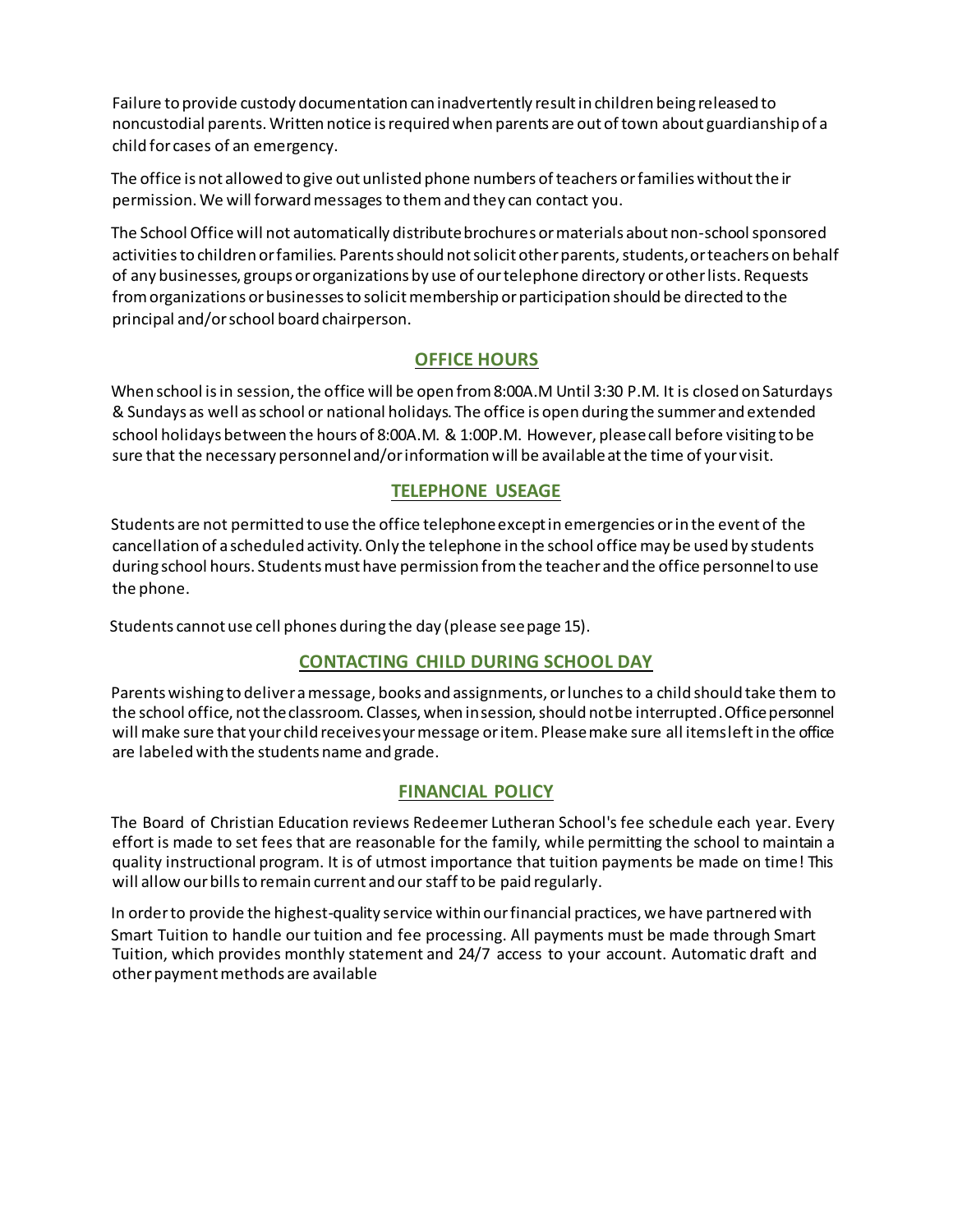Tuition payments are due on the 10th of the month. Any payment that is late will be subject to a late fee of \$40 charged by Smart Tuition. Students may be excluded from school if payments are over sixty days past due. Promotions, report cards and transfer of records will be withheld until all bills are paid in full. All bills MUST be paid by the Friday before the last week of school. Extended school care fees or the final week must also be pre-paid at that time. If any fees are outstanding after that Friday, report cards, diplomas and promotions will be automatically held.

Please note: Please allow sufficient time for the payment to reach SMART.

\*Tuition and fees for the current school year must remain up to date and should be paid directly to Smart Tuition. If any payments are uncollected by the end of the school year, the student(s) will not be eligible for re-enrollment and their permanent records will be withheld until the account is paid in full.

### **DELINQUENT ACCOUNTS**

<span id="page-11-0"></span>We understand that circumstances sometimes make it difficult to keep current with payments. Should this happen to you, please arrange a conference with the principal to discuss your specific situation and what options are available to help you. Such exceptions will need to be approved by the Board of Christian Education, but be assured that all account collection problems and proposed actions regarding these accounts will be treated with the utmost confidentiality.

### **ATTENDANCE POLICY**

### **DAILY ATTENDANCE**

<span id="page-11-2"></span><span id="page-11-1"></span>Punctuality and regular school attendance are very important to good school performance. State law also requires regular and punctual school attendance. Daily attendance and punctuality are recorded and recognized at the close of the school year with a special award certificate.

Students at Redeemer Lutheran School are required by our Board of Christian Education to be in attendance a minimum of 157 days out of the 177-day school year. Absences in excess of 20 days may jeopardize promotion to the next grade and/orrequire make up work over the summer. Each day missed makes the learning of new skills more difficult and may adversely affect your child's learning and grades.

| School         | <b>Hours</b>    |
|----------------|-----------------|
| VPK part-time  | 8:00AM-11:30 AM |
| VPK full-time  | 8:00AM-3:00 PM  |
| Grades 1st-8th | 8:00AM -3:00 PM |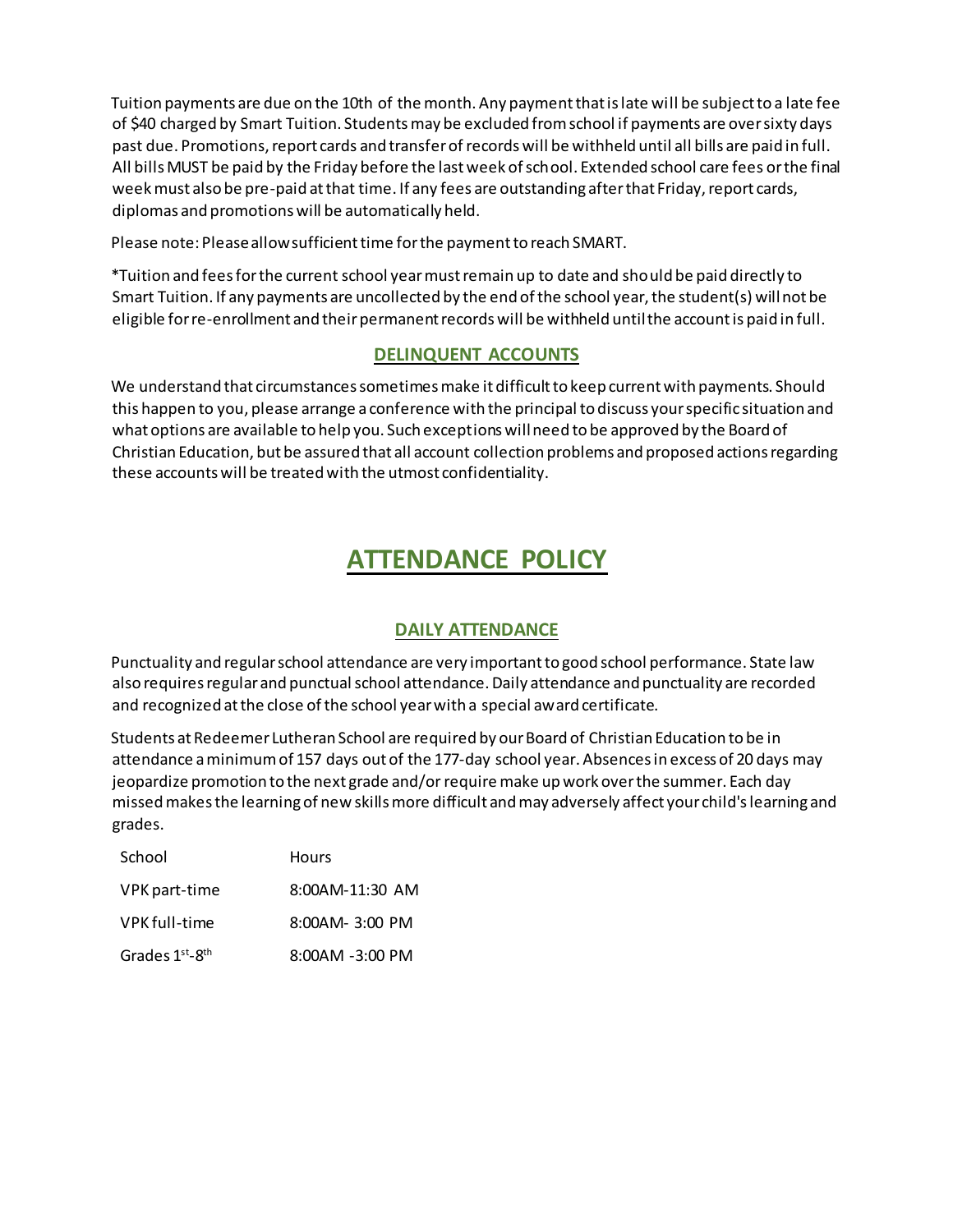The classroom doors will open at 8:00AM. No student will be allowed in the classrooms before 8:00A.M. or after 3:00P.M. without the supervision of a teacher. Students, who are not in their classrooms by 8: 15AM., will be counted tardy.

Students who arrive at school before 8:00A.M., or who remain at school after 3: 15P.M., will be signed into Extended School Care. unless the student is participating in supervised after-school sports or other activities. Please remember that an adult mustsign out students in Extended School Care before they leave the school premises.

### **REPORTING ABSENCES AND EARLY RELEASES**

<span id="page-12-0"></span>When a child is absent from school, it is the responsibility of the parent or guardian to notify the school office by 10:00A.M. In consideration of the safety of our students, you will be contacted at home or work about the absence when we have not received written notification prior to the absence or a phone call notifying us of the absence.

Children must present a written excuse following any absence. Parents are requested to use the sample format of the "excuse slip" provided on the RLS Registration Day. In the case of long-termillness, physical injury, or a diagnosis of a contagious communicable disease is diagnosed, a statement from the physician is required for re-admission.

Students who need to leave school during regular school hours should bring a note from their parents stating the time the student is to be picked up and the reason for leaving. Parents and others picking up a student during the school day are required to sign the student out from the log in the school office. For the safety of our children, our office personnel will then call the student from the classroom. If your child is sick and you keep them home they may not return to school until they are fever and/or vomit free for 24 hours. If a child is sent home due to illness,they may not return until they are fever and/or vomit free for 24 hours.

Excused absences are absences due to a student's illness, doctor appointment, because of a death in the student's immediate family or because of inclement weather. Absences for other reasons are not excused.

Students who are absent from school are expected to make up those assignments missed during the absence. A rule of thumb is that one day is given for assignment make-up for each day of absence. Students with an excused absence will receive full credit for their work when completed in a timely manner. Students with un-excused absences are also required to make up missed assignments. A grade reduction may be given at the discretion of the teacher.

The practice of taking children out of school for family activities or vacations is not generally a good practice and should be considered carefully. Students can fall behind their classmates when they miss school. Parents must give at least 5-day notice before any planned trip, but it is up to the classroom teacher, based on the schedule, to determine whether homework assignments can be gathered before the student's departure.

### **SCHOOL CALENDAR**

<span id="page-12-1"></span>School calendars listing class days, holidays, special events and activities of interest to students and families will be distributed in the summer mailing and on "RLS Registration Day." Some changes or additions in the calendar may be required during the school year. Revisions in the calendar will be noted on the monthly online school calendars and in the weekly Crusader News.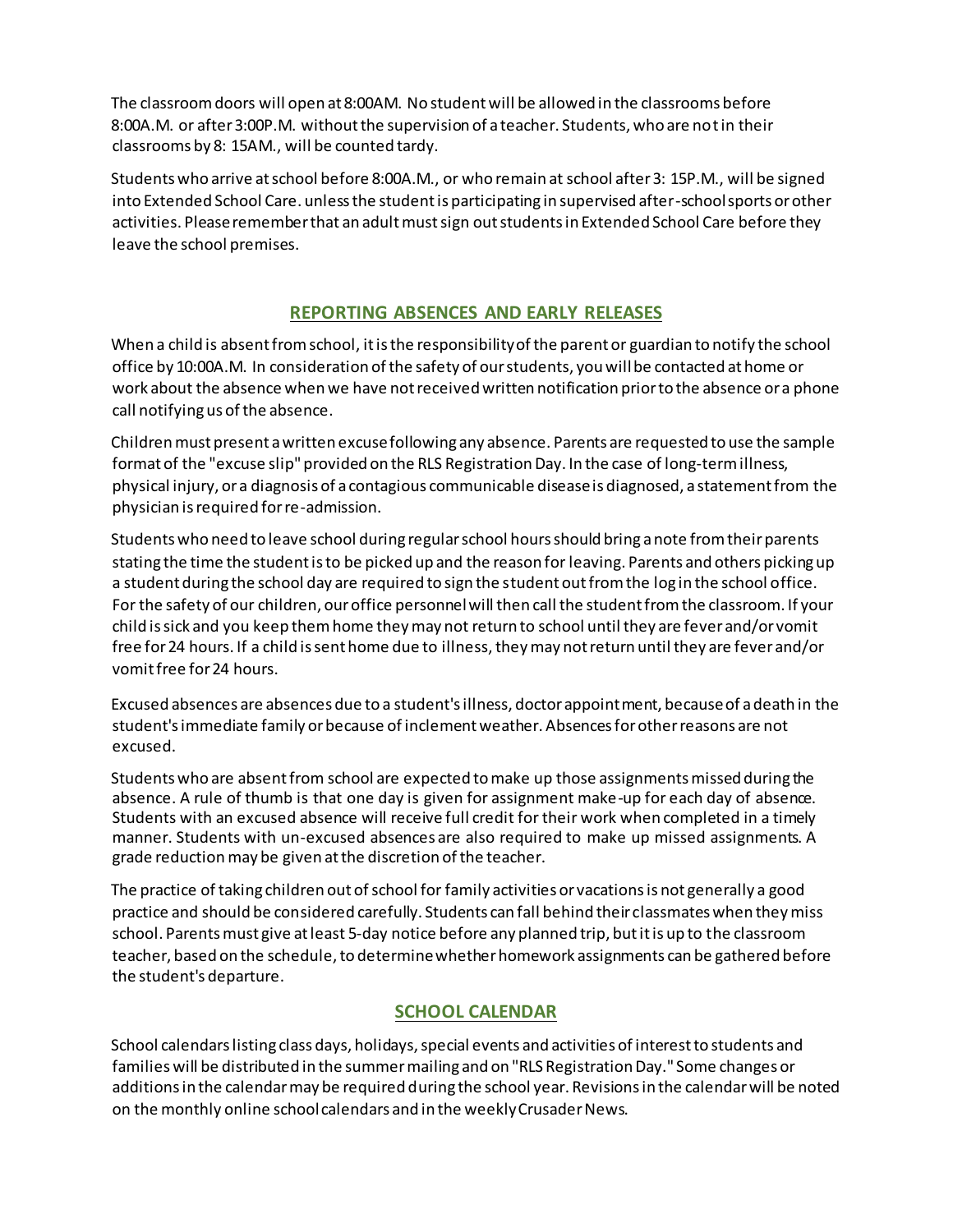### **TARDINESS**

<span id="page-13-0"></span>Tardiness has become a serious problem in many American schools. Whether for a good reason or not, late arrival can be a major disruption to the whole classroom environment at the beginning of the school day. It affects all of the children as well as the teacher. A student will be considered tardy if arriving after 8:15AM. The adult who brings him/her to school must sign him or her in at the front office. Middle School students will receive a tardy slip to present to the teacher upon coming to class.

A student who is tardy four times in one quarter will receive a letter of concern addressed to the parents. An additional three times can result in an after-school detention for the student. For school attendance award purposes, three tardies will be counted as a day of absence.

### **EARLY STUDENT RELEASE**

<span id="page-13-1"></span>VPK students are dismissed at 11:30A.M. Full time VPK students dismiss at 3:00 P.M. K5 dismissal is at 3:00 P.M. All other students are dismissed at 3:00P.M. No child may leave the school grounds individually or with anyone other than parents or those designated on the emergency form unless the parents give written notification. Parents mustreport to the office to pick up a child when leaving before the official close of the school day.

Changes in transportation plans should reach the school no later than 1:30P.M. Parents should strive to send a note with the child on the day such a change is desired. The school cannot be responsible for any confusion caused by a late notification or failure to properly inform us of such a change.

### **ATTENDANCE AWARDS**

<span id="page-13-2"></span>Redeemer School offers special recognition to students who demonstrate exemplary school attendance at the close of the school year. The types of attendance awards are:

- 1. Perfect School Attendance (no absences)
- 2. Good School Attendance (up to 3 days of absence)
- 3. Perfect Church and/or Sunday School Attendance (no absences)
- 4. Good Church and/or Sunday School Attendance (up to 3 absences) Church and Sunday School Attendance

Consistent with the philosophy and objectives of Christian education at Redeemer School, Church and Sunday School attendance are highly desirable and important. We believe that a regular pattern of public worship is essential if our children are to develop spiritually. A record of Church and Sunday School attendance is noted on the child's report card as a reminder of this importance parental function. If you do not have a church, you are welcome to attend services with us at the following times:

Divine Worship: Sunday Morning 8:00A.M. & 10:30A.M.

Sunday school and Bible Class: 9:15A.M.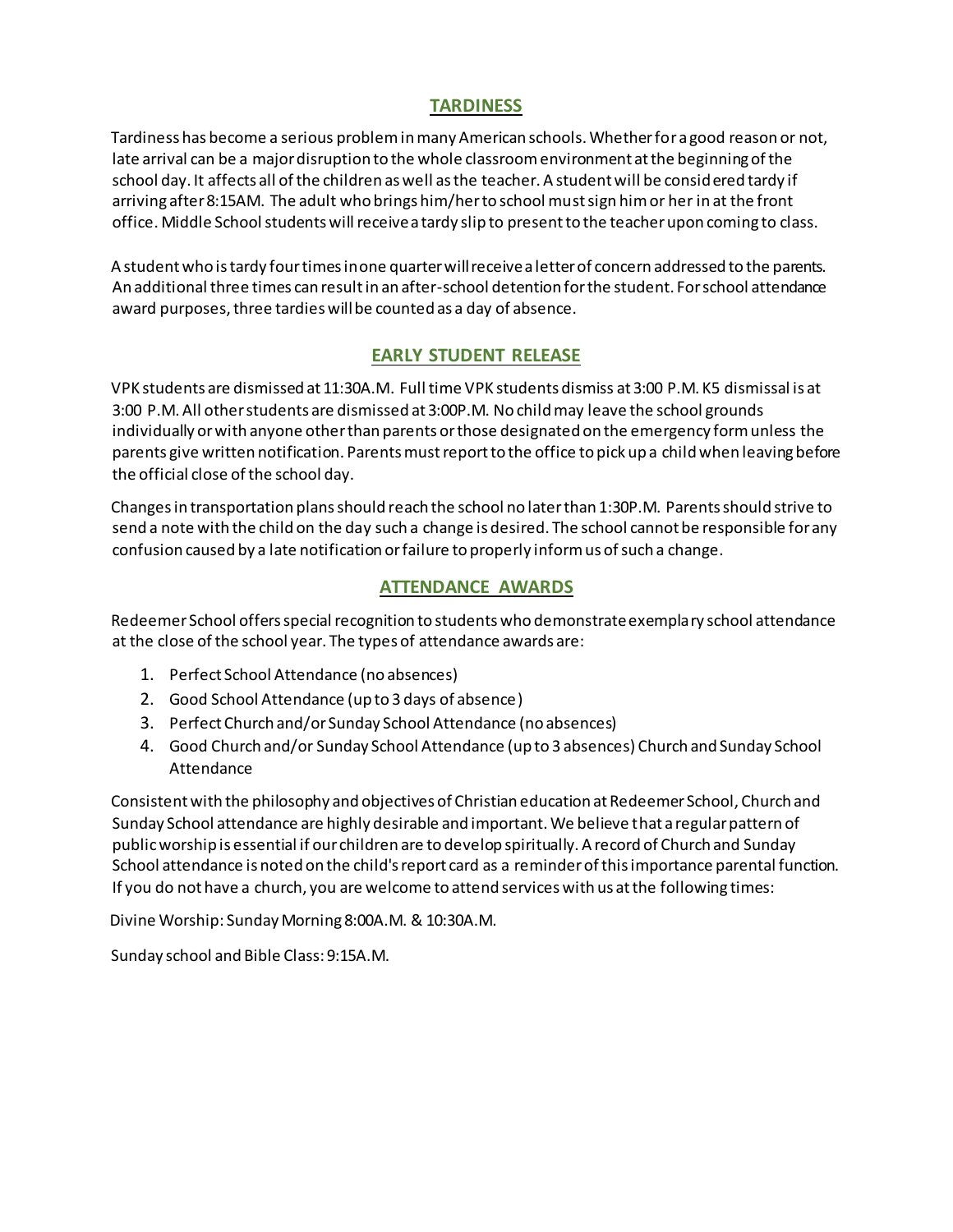### **ACADEMIC POLICIES**

### **CURRICULUM**

<span id="page-14-1"></span><span id="page-14-0"></span>The Redeemer Lutheran School curriculum is similar to that of the other public and private schools of our community with the notable exception that our school focuses on Christian living and values. This focus includes formal religion classes each day in all grades. A weekly Chapel service is held, which takes the place of the religion lesson for that day. The Seventh Grade religion class serves as confirmation training for the children of Redeemer Lutheran Church and is taught by our Pastor. The kindergarten and primary grades focus on Bible stories, while the intermediate grades use a thematic approach to study Christian values. All children in third through eighth grade are expected to purchase an English Standard Version Bible from our school. Daily devotions and a regular memory work program are incorporated into the religion lessons at all grades.

The academic curriculum provides instruction in reading, language arts, spelling, mathematics, social studies, US history, civics, science, computer applications, art, music and physical education. The curriculum is modeled from the required course of study for the State of Florida. Our reading instruction involves the use of a phonetic approach to decoding words. Our science classes incorporate a Christian perspective as well as current scientific theory.

### **TEXTBOOKS & SUPPLIES**

<span id="page-14-2"></span>Registration fees are assessed to each child prior to the beginning of the school year. These fees help to cover the ever-rising cost of textbooks, instructional materials and most supplies used in school. All paper bound workbooks become the property of the child upon completion. Hard and softbound textbooks remain the property of the school and require special care. Lost or damaged books are the responsibility of the student and the cost must be reimbursed to the school at the current replacement value.

### **CONFIRMATION TRAINING**

<span id="page-14-3"></span>The Pastor of Redeemer Lutheran Church teaches the religion classes in seventh grade. This program includes the confirmation instruction for those students attending our school who are also members of Redeemer. All other students are invited to give prayerful thought to being confirmed and becoming communicant members of Redeemer Lutheran Church. The Pastor of Redeemer Lutheran Church also teaches adult confirmation classes, which are offered twice a year and are open to any adult who is interested in becoming a member of Redeemer Lutheran Church or simply wants to learn more about the beliefs of the Lutheran Church.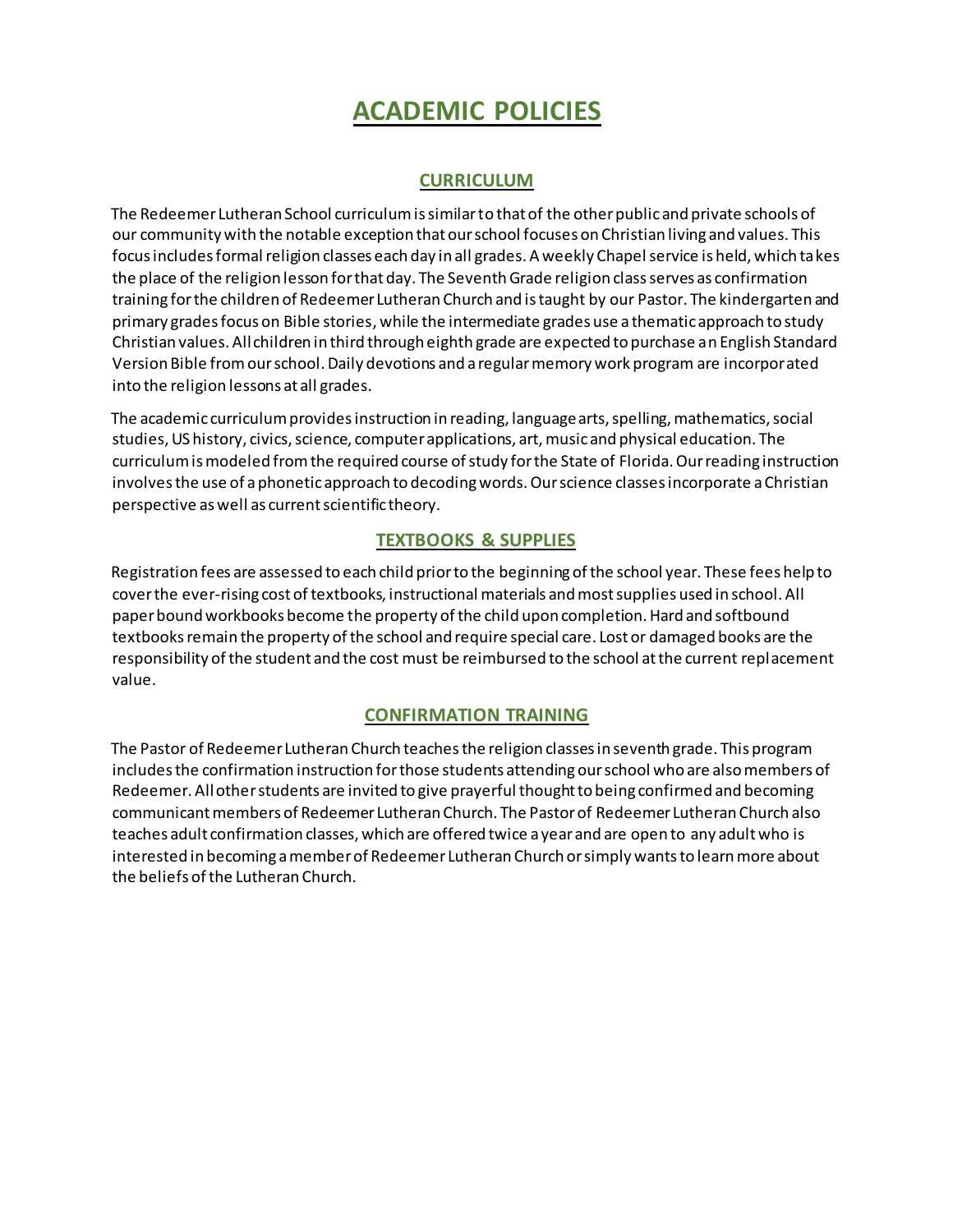### <span id="page-15-0"></span>**STUDENT PROGRESS REPORTING & TESTING**

### **GRADING CRITERIA**

<span id="page-15-1"></span>The school year is divided into two semesters, which are subdivided into two grading periods, or quarters. The report cards for the first three quarters are sent home to be examined by the parents, signed and returned to the teachers. The final report cards are mailed approximately two weeks after school is out.

Four mid-quarter reports are also sent home, so parents can better monitor the student's progress. These do not count as grades on the student's permanent record. Rather they indicate a student's performance through the mid-point in the quarter.

Students in VPK and K5 do not receive letter grades. Their parents receive an evaluation, which includes a checklist of developmental skills worked on during the quarter. 1ST grade is a transitional year. Their report card will reflect both grades and check list of developmental skills. Students in grades 2 - 8 receive letter grades for the core subjects. The standards are as follows:

- A (100—94%): A student earns a superior grade by giving evidence of superior achievement in meeting the requirements of a course, by improving study habits, and maintaining satisfactory classroom relationships with classmates or teachers.
- B (93—85%): A student earns this grade by an above average performance in meeting the requirements of a course, improving study habits and maintaining satisfactory classroom relationships.

C (84-72%) A student who is average in all three elements receives this satisfactory grade.

D. (74—65%): A student who has below average performance, does not satisfactorily complete work, or shows little evidence of study receives this grade. He or she may not behave appropriately or cooperation with his/her teacher. This grade is considered passing, but indicates a serious risk of failure in the near future.

F (64—0%): A student who is not meeting any of our expectations in achievement, study habits and cooperation with the teacher will receive this grade. Two "F 's" during a year in a subject will result in having to make up work during the summer via tutoring. Two failed subjects will result in the child being retained.

The degree of student effort is also accessed with a letter grade. Student effort is given an "E" for exceptional, "S" for Satisfactory and "U" for unsatisfactory.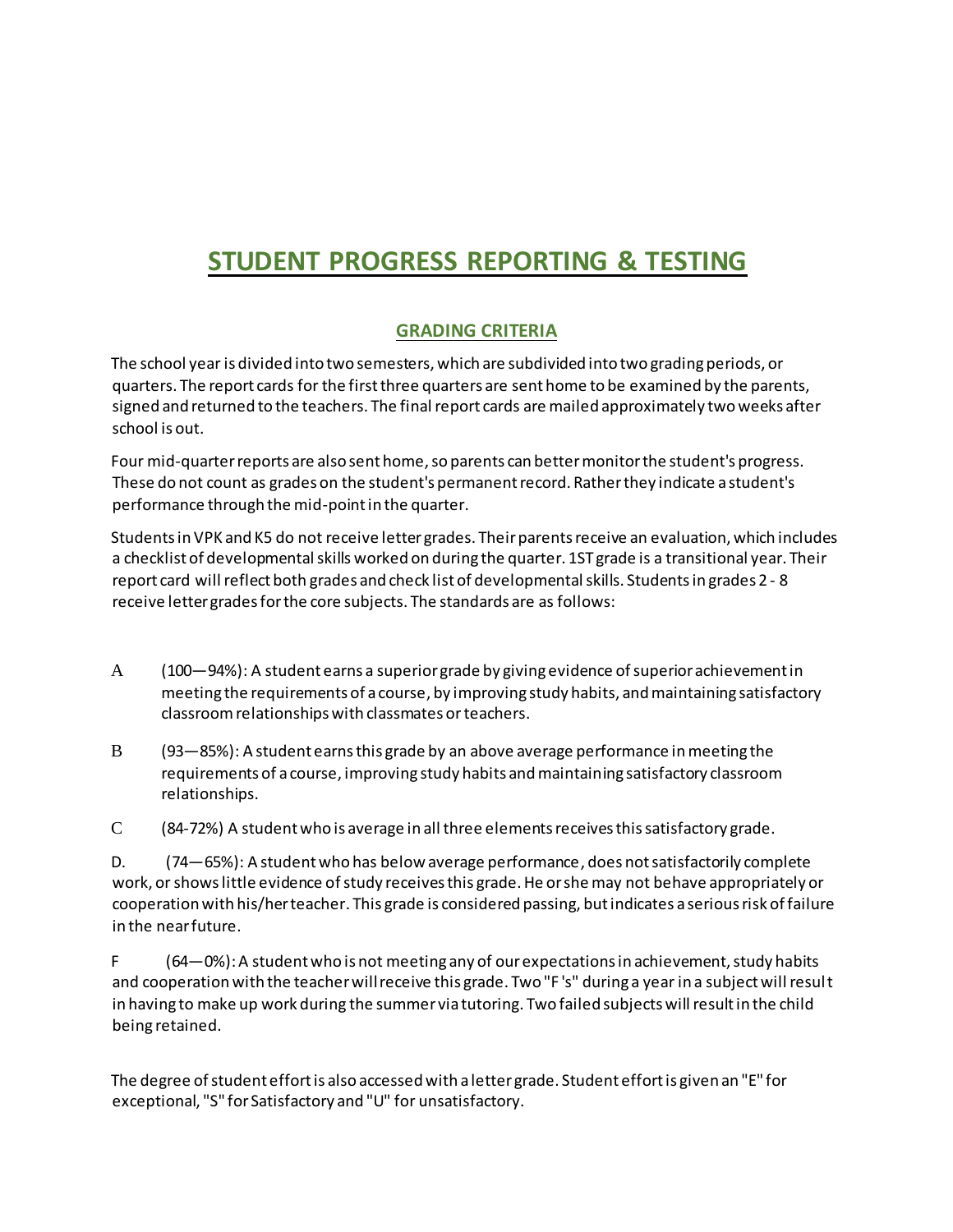<span id="page-16-0"></span>A student may be retained due to immaturity, behavioral problems, excessive absences and academic deficiencies.

### **REPORT CARDS**

Redeemer Lutheran School uses a quarterly (approximately 9 weeks) grading period. Report cards will be issued to the student at the end of each quarter. Progress reports are sent home with the child in grades 1 through 8, at the mid-quarter to alert parents as to the student's progress. Such grades are advisory only, not official and are given to allow the student time to improve before the permanent grade is assigned.

### **STANDARDIZED TESTING**

<span id="page-16-1"></span>A standardized program of testing in the area of academic achievement is administered annually. These tests assist by providing academic information about the child to both parents and teachers. Test scores also provide us with a measure of the effectiveness of our school's academi c program. Achievement tests are given every year for students in 1st through 8th grade. Results are mailed to the parents with the fourth quarter report card. If you wish to discuss the results with your child' s teacher or the principal please call the office for an appointment.

### **HONOR ROLL**

<span id="page-16-2"></span>At the end of each quarter, the school will publish a list of students who earned a place on the Honor Roll. This program honors students in first through eighth grade.

The Straight A and A-B Honors will be based on the student's grade average in the core subjects. This excludes art, music, and handwriting, but includes conduct grades and physical education for middle school.

A Honors - all A's A-B Honors - only A's & B's

### **PRESIDENTIAL EDUCATION AWARD**

<span id="page-16-3"></span>The President's Education Award Program is an effort by the President and the Department of Education to recognize students for outstanding educational achievement and effort. This award is given to fifth and eighth grade students who have maintained a 3.5 grade point average and an 85th percentile composite score on our Iowa Test of Basic Skills Standardized Achievement Test.

### **THE PRESIDENT'S CHALLENGE PROGRAM FOR PHYSICAL FITNESS**

<span id="page-16-4"></span>Redeemer Lutheran School participates in the President's Challenge Program for Physical Fitness. This program recognizes students for their level of physical fitness in 5 fitness events: Curl-ups, a shuttle run, endurance run, pull ups and sit & reach. As a result of their performance, students can receive either the Presidential Fitness Award or the National Fitness Award. Students meeting the award criteria will receive a special certificate of achievement and a presidential emblem patch for a shirt or jacket.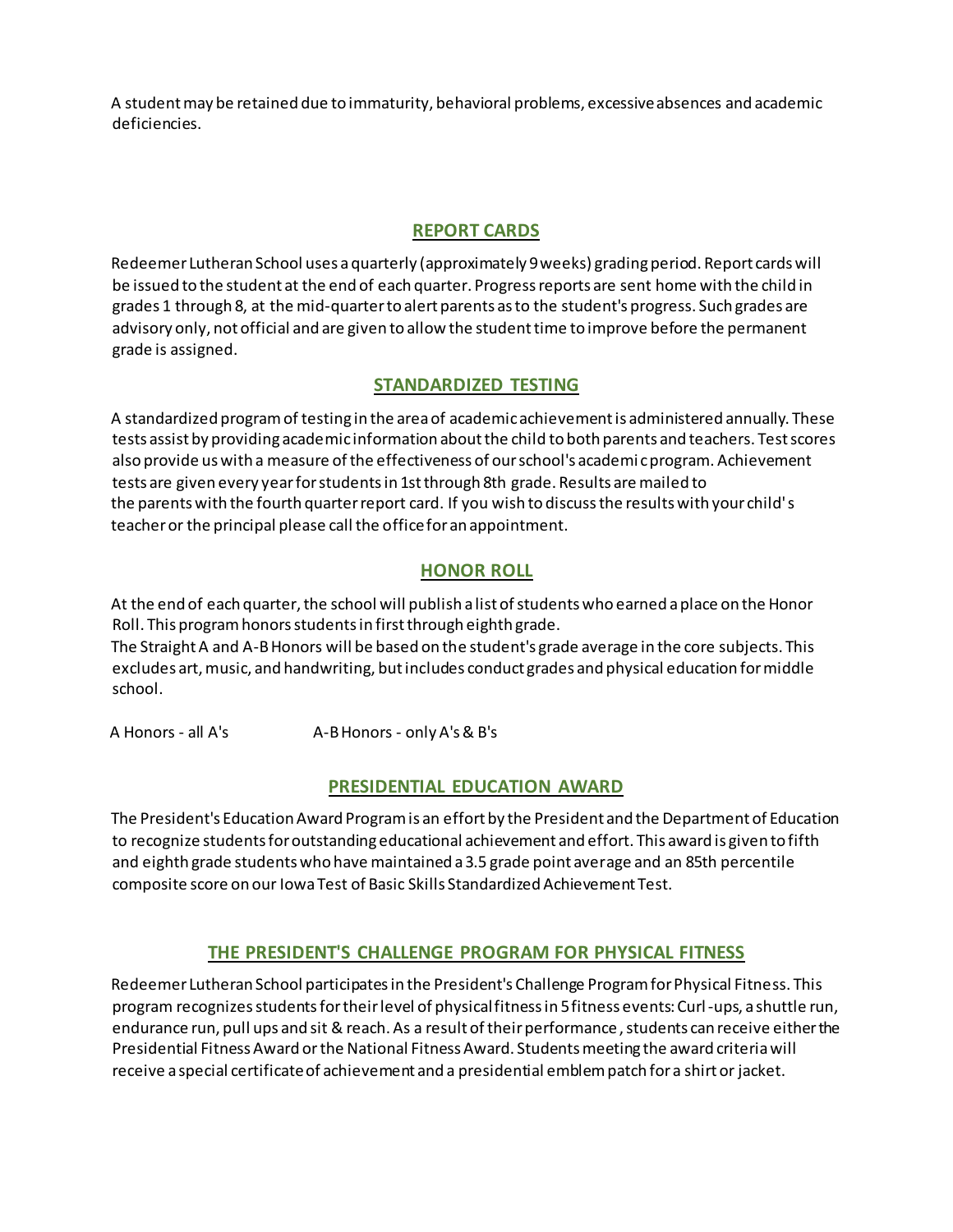#### **CUMULATIVE RECORDS**

<span id="page-17-0"></span>Redeemer Lutheran School keeps a permanent record on file for each student. This information is confidential and not for public viewing. Only the student's parents and teachers may have access to this information. If your child is a transfer student to Redeemer Lutheran School from another school, we will help you request that the last school attended by your child send his/her permanent records to our school. We do provide forms for this purpose. If your child transfers from Redeemer Lutheran School, make a request to the principal for the records to be sent to your new school. Our procedures follow the Family Rights and Privacy Act of 1975.

### **EXTRACURRICULAR ACTIVITIES**

### **INSTRUMENT INSTRUCTION**

<span id="page-17-2"></span><span id="page-17-1"></span>For more information you may inquire in the school office. Services are available for piano and instrument instruction after school. Any other opportunities for instruction will be announced at the beginning of the school year.

### **INTERSCHOLASTIC SPORTS & ELIGIBILITY**

<span id="page-17-3"></span>Redeemer Lutheran School competes in various team sports within the West Florida Christian Conference and the Catholic Youth League. The following sports are available for student participation:

| Basketball        | Boys or Girls | Grades 2-8      |
|-------------------|---------------|-----------------|
| Cheerleading      | Girls         | Grades 6-8      |
| Football (Tackle) | <b>Boys</b>   | Grades 6-8      |
| Football (Flag)   | Coed          | Grades 1-6      |
| Soccer            | Coed          | Grades K-5, 6-8 |
| <b>Track</b>      | Coed          | Grades 3-8      |
| Volleyball        | Girls         | Grades 6-8      |

To participate in athletics, a student must maintain a "C' average in academics and conduct. Athletes should display good sportsmanship at athletic contests. Athletes must remain academically eligible throughout the season.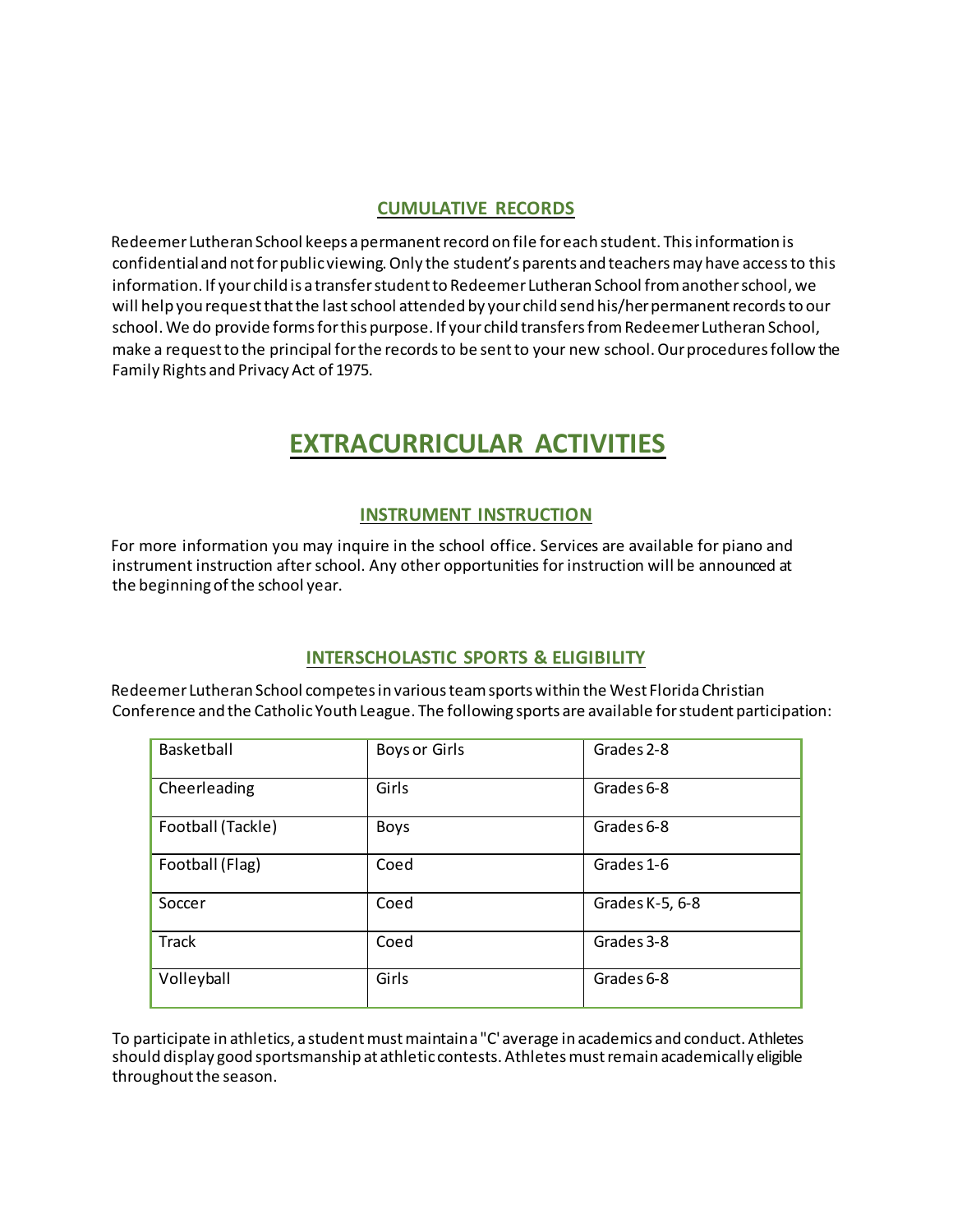<span id="page-18-0"></span>At the beginning of the year, please inquire about a season athletic event pass from the Catholic Youth League; purchasing a pass may save you money.

### **EMERGENCIES DUE TO NATURAL CAUSES**

### **SAFTEY**

<span id="page-18-1"></span>Should emergencies arise, such as severe weather threats, the school will abide by the decisions of the Escambia County School District regarding "NO SCHOOL" announcements. Parents are asked to listen for radio and television announcements regarding such emergency days.

### **FIRE & DISASTER DRILLS**

<span id="page-18-2"></span>All students and teachers are given instructions for emergency situations. Special drills are held throughout the year. Our school is inspected annually by the Warrington Fire Department, Health and Rehabilitative Services and the Escambia County Health Department.

#### **SAFETY PRECAUTIONS**

<span id="page-18-3"></span>Parentsshould constantly remind their children of the need to practice safety at all times. Students should be conscious of the need for a safe and secure environment in school buildings and on school grounds where a faculty member is always on supervisory duty. Students and parents should inform the faculty or staff of health or safety concerns.

### **SEARCHING PROPERTY**

<span id="page-18-4"></span>The school takes the responsibility for your child's safety very seriously. The school reserves the right to search, at any time and for any reason. This right includes but is not limited to backpacks, purses, wallets, school bags, pockets, lockers, and desks on school property. The school may search whether or not the child or parent is physically present. All searches will be directed solely by the school principal.

### **PERSONAL HEALTH**

### **GENERAL ILLNESS**

<span id="page-18-6"></span><span id="page-18-5"></span>If a student becomes sick during the day, the teacher will excuse the student and send him/her to the office. Office personnel will make arrangements with the parent for early pick-up.

### **ACCIDENT & ILLNESS**

<span id="page-18-7"></span>At the beginning ofthe school year each parent/guardian must complete an Emergency Care Form which asks for current information in case we need to reach you in an emergency due to accident or illness.

Office personnel will provide First Aid for minor cuts and bruises. If there are further concerns, we will contact you about your desire for further treatment. If the event of a serious injury, we will contact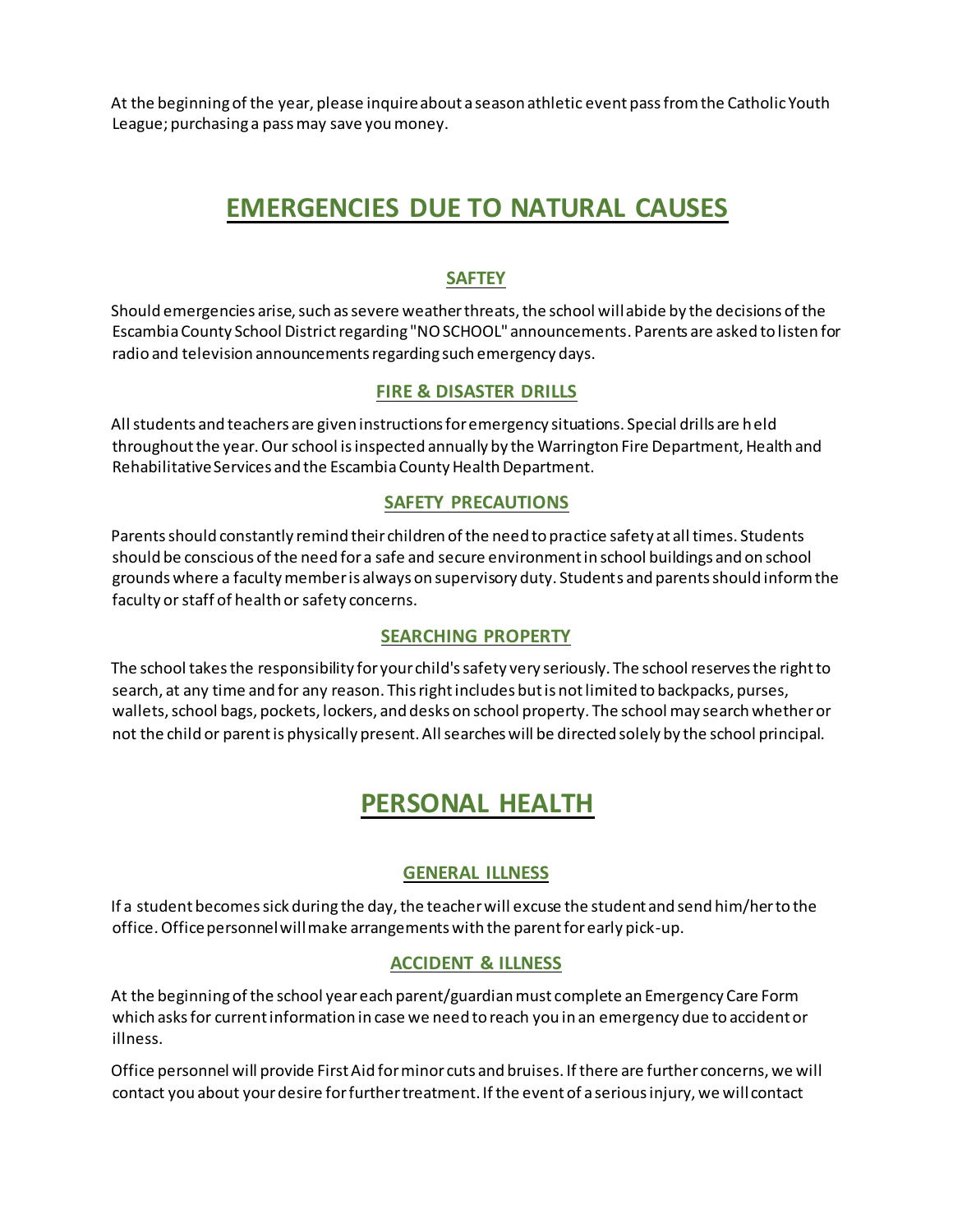<span id="page-19-0"></span>emergency services and the hospital that you indicated on your Emergency Care Form. One of our staff will accompany your child. The parent or child custodian will be notified.

### **DISEASES**

All communicable diseases are to be reported to the School Office immediately. This allows us to protect other families and notify health officials, as required by law. A student who has a communicable disease is not allowed to return to school until his/her parent furnishes written documentation from a private physician, hospital, or Escambia County Public Health Unit, stating that he/she no longer presents a health hazard to others.

### **HEAD LICE**

<span id="page-19-1"></span>Head lice affect more school age children than all other childhood communicable diseases except the common cold. Head lice are easily spread when children come in close contact with each other. Shared hats, clothing, brushes, pillows and other personal articles are the perfect vehicles to transf er lice.

Head lice should be suspected when there is intense itching of the scalp and back of the neck. When lice or their nits (eggs) are found, immediately treat all family members with special shampoo treatment from the pharmacy. Contact the School Office so other members of the class can have their hair checked. ALLnits must be removed from the child's hair before he or she may return to school. This is a frustrating task, but is essential to prevent the spread of the lice to others. Please check your child's hair before returning to school after periods of school holidays.

### **HEALTH SERVICES**

<span id="page-19-2"></span>The Escambia County Health Department provides limited health services for our school including professional training, checks by a school nurse and regular inspection of our facilities. We will have a volunteer nurse once a year to conduct screenings and to provide health education to classes throughout the year. Please cooperate promptly in returning various requested materials in connection with the health program.

### **MEDICATION**

<span id="page-19-3"></span>The administration of medication is a parental responsibility. At times, however, it is essential to the wellbeing of a child that he or she receives the medication during the school day. Our school accepts this responsibility only under the direction of the child's physician and with the approval and cooperation of the parent. The following regulations will be observed when medication, either prescription or nonprescription, is to be administered at school:

An Authorization for the Administration of Medication form must be on file in the School Office for each medication that must be given.

. Prescribed medication. A special form for the administration of prescription medication must be completed in it's entirety and signed by the physician and parent or guardian for an RLS staff member to administer medication. Medication authorization forms are available from your physician and are valid for one school year. Any change in medications will require a new authorization form and properly labeled prescription container.

Non-prescription medications special form is also required for administration by RLS staff members. These forms are available in the School Office. The form requests information about the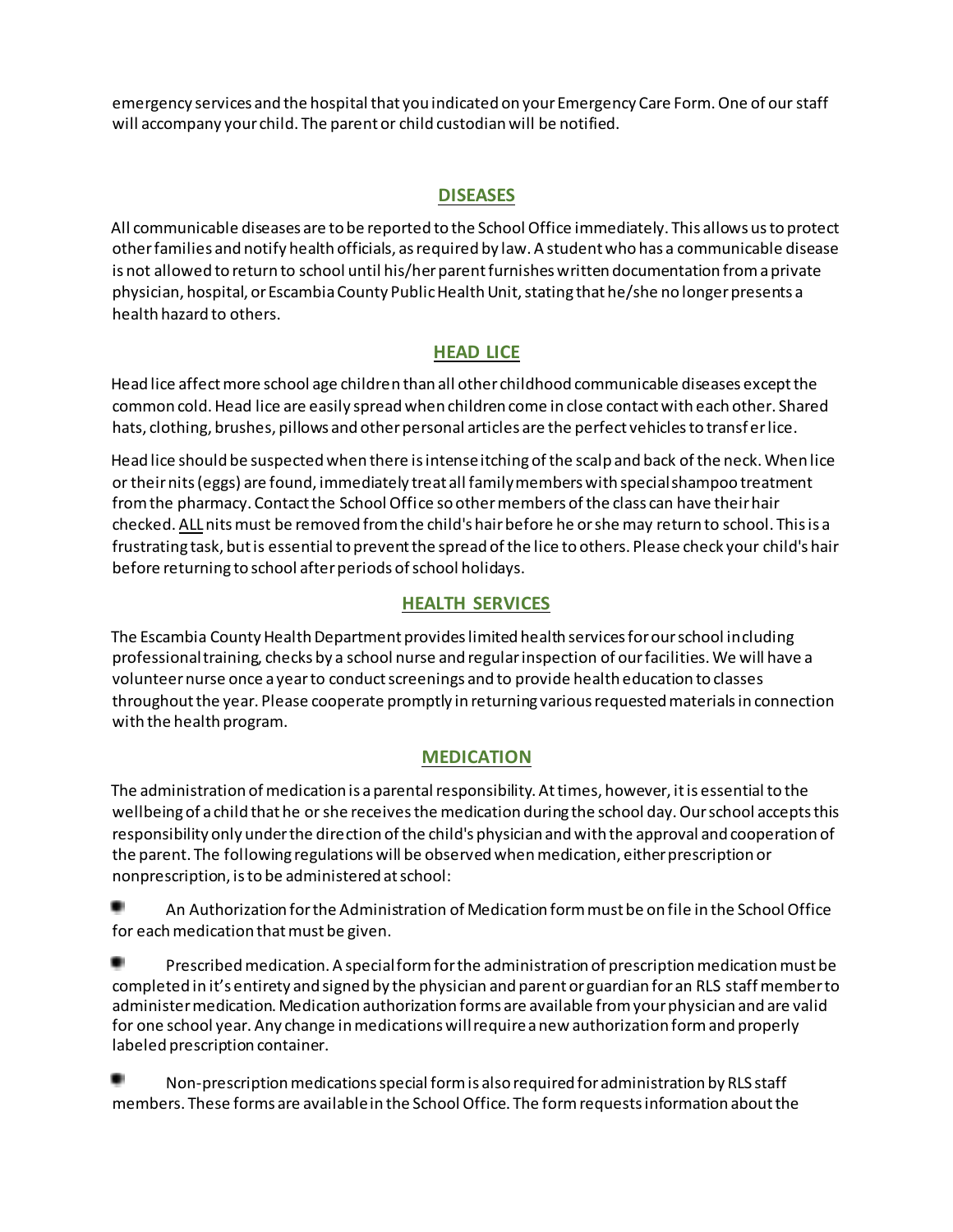medication name, amount of medication in container, time of administration, dose to be given, side effects and authorizing signature.

For the safety of students, it is recommended that a responsible parent or guardian bring the medication to the School Office. A thirty-day supply of medication may be kept at school.

Due to the limitations in training of our staff, only the following types of medication can be administered: oral and topical medication; eye, ear, or nose drops; inhalers; and Epi-pens.

. Medication shall be supplied in an original container labeled by the pharmacist. The label should contain the name of the child, name of the prescribing physician, name of the medication, dosage, and directions for administration. The prescription label must be consistent with the Authorization for the Administration of Medication form.

. Documentation of the medication administration will be kept as each dose is administered. Notice by phone or written note will be given when medication is expended, when a reaction is noted, or when the medication is refused or not administered to your child.

. Medication will be stored under lock and key when not in use. In cases where a student is able to medicate himself (according to the physician's statement) the school personnel will store the medication and supervise the student's self-medication. No student will be allowed to have medication in his/her possession at any time throughout the school day, except students authorized to carry inhalant medication or Epi-pens.

٠ A sealed refrigerator container will be designated for medication storage at school. When refrigeration is not available on field trips. etc. the parent/guardian must provide a Styrofoam or similar cooler for medication storage and a measuring device for any liquid medication. This will assist our staff to medicate your child in special circumstances and prevent the spread of illnesses.

٠ Medication will be destroyed if not picked up within one week beyond the close of school. • No Medication (prescription or non-prescription) should be in the possession of a student during the school day. All medication at school should be given to the office personnel for administration.

### **STUDENT ACCIDENT INSURANCE**

<span id="page-20-0"></span>Each student at Redeemer Lutheran School is required to have health insurance coverage in case of accidents on campus, going to and from school, or while engaged in a school activity. Redeemer School's liability coverage does not include accident insurance for students.

### **SCHOOL UNIFORMS & DRESS CODE**

<span id="page-20-1"></span>Redeemer Lutheran School believes that the way a child dresses directly influences a child's attitude about school. Since school can be thought of as the child's workplace, the way he or she dresses should reflect this philosophy. Redeemer School's Board of Christian Education at the request of many school parents and the faculty has adopted an official school uniform. Our school uniform offers students choices in the form of colors and styles of clothing while providing consistency, neatness, safety and a sense of modesty. We want to dress our best out of respect for our Lord.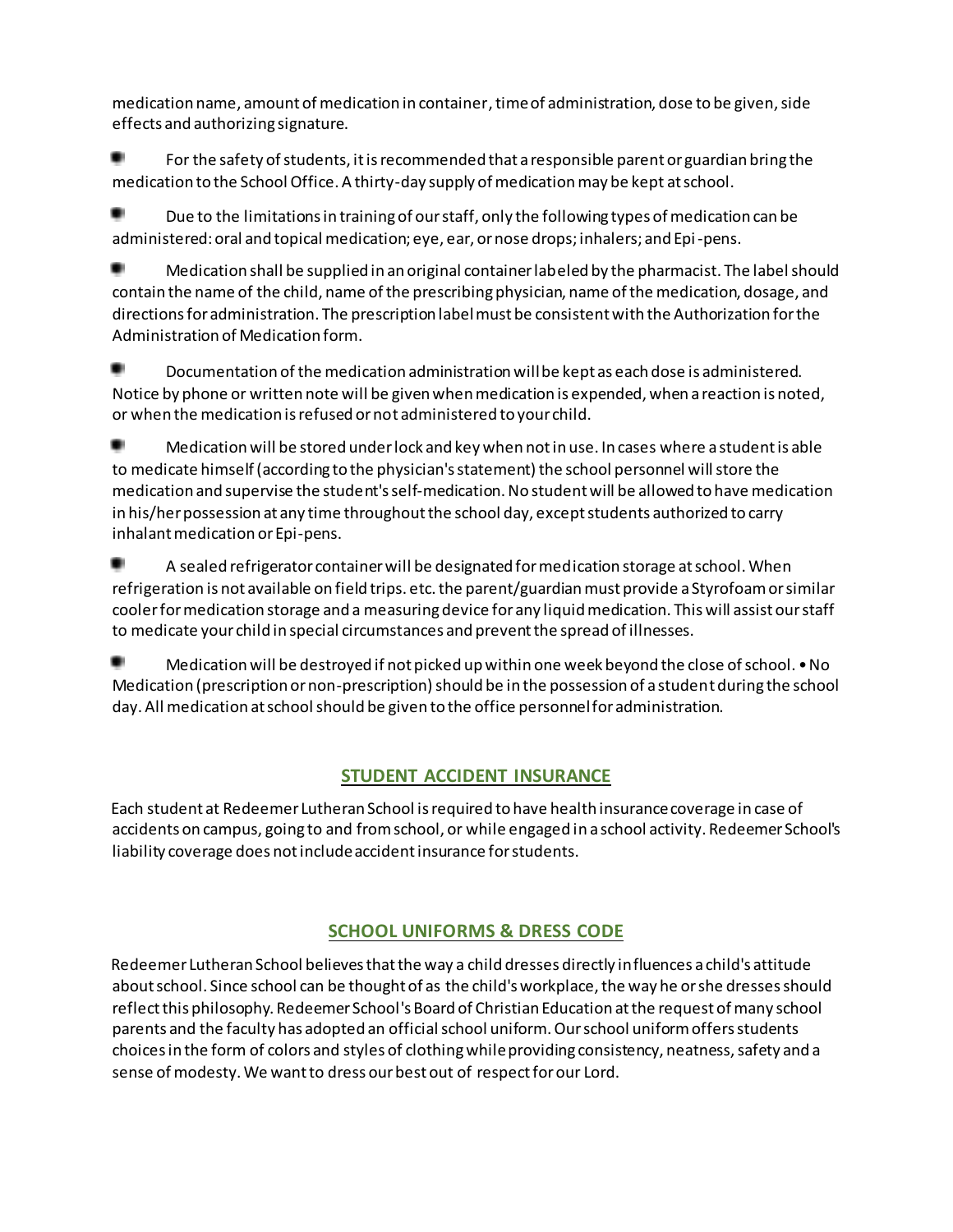Elements of the school uniform code:

- 1. A polo shirt in white, burgundy, navy blue or forest green with the school emblem embroidered on it is to be worn by both boys and girls. All shirttails for 5<sup>th</sup>-8<sup>th</sup> graders MUST BE TUCKED IN.
- 2. Docker style pants or walking shorts in khaki or navy are options for the boys. Girls may wear skorts, capris, jumpers, pants or walking shorts in Khaki or Navy. All uniform items may be purchased in the uniform departments of Target, WalMart, Beal's, Sears, JCPenneys or Lands End. Pants and walking shorts should not have cargo style pockets. Walking shorts, capris, skorts and jumpers should have a hemline between knee length and 3" above the knee. No cargo, lowrider (hip hugger) pants or pants with rivets will be permitted. All shorts, capris, skorts and jumpers should fit properly, being neither sagging nor excessively form fitting. **LEGGINGS/JEGGINGS MAY NOT BE WORN AS PANTS.**
- 3. Socks or tights must be worn. Knee socks and tights must be blue, black, white or cream (solids only).
- 4. Only athletic style sneakers/tennis shoes to be worn at school with laces or velcro fasteners which must be tied or closed
- 5. Belts should be worn with appropriate apparel in grades 5 through 8. Students failing to wear a belt will be provided one at a cost of \$5.00. This purchase will be added to your Smart Tuition account.
- 6. All non-uniform outerwear must be removed inside the buildings. Jackets, sweatshirts, and sweaters in solid school colors (burgundy, navy blue, green, or white) may be worn in the classroom if needed. These items may not have hoods.
- 7. Make-up may be worn by girls in sixth through eighth grade only, but only in moderation.
- 8.. Only girls may wear earrings. For safety reasons, no long dangle earrings may be worn.
- 9. Hairstyles should be clean, well-groomed and out of the eyes. Hair length should not interfere with physical activities or be a distraction in the classroom (as to be determined by the principal). Boy's hair should be cut above the collar and bottom of the ears.

Uniform Compliance Measures/Enforcement:

1st Violation: Student will be sent to the office.

- 2nd Violation: Parent phoned to bring uniform. A detention warning is issued.
- 3rd Violation: Parent phoned to bring uniform to remedy the problem. A detention is issued.
- 4th Violation: An administrator will phone parent(s) and arrange a conference between administrator, parent, and student.

<span id="page-21-0"></span>Violations of the dress code may result in reduction of the student 's conduct grade. Any time missed from class due to dress code violation will be considered un-excused and zeros may be issued for missed work.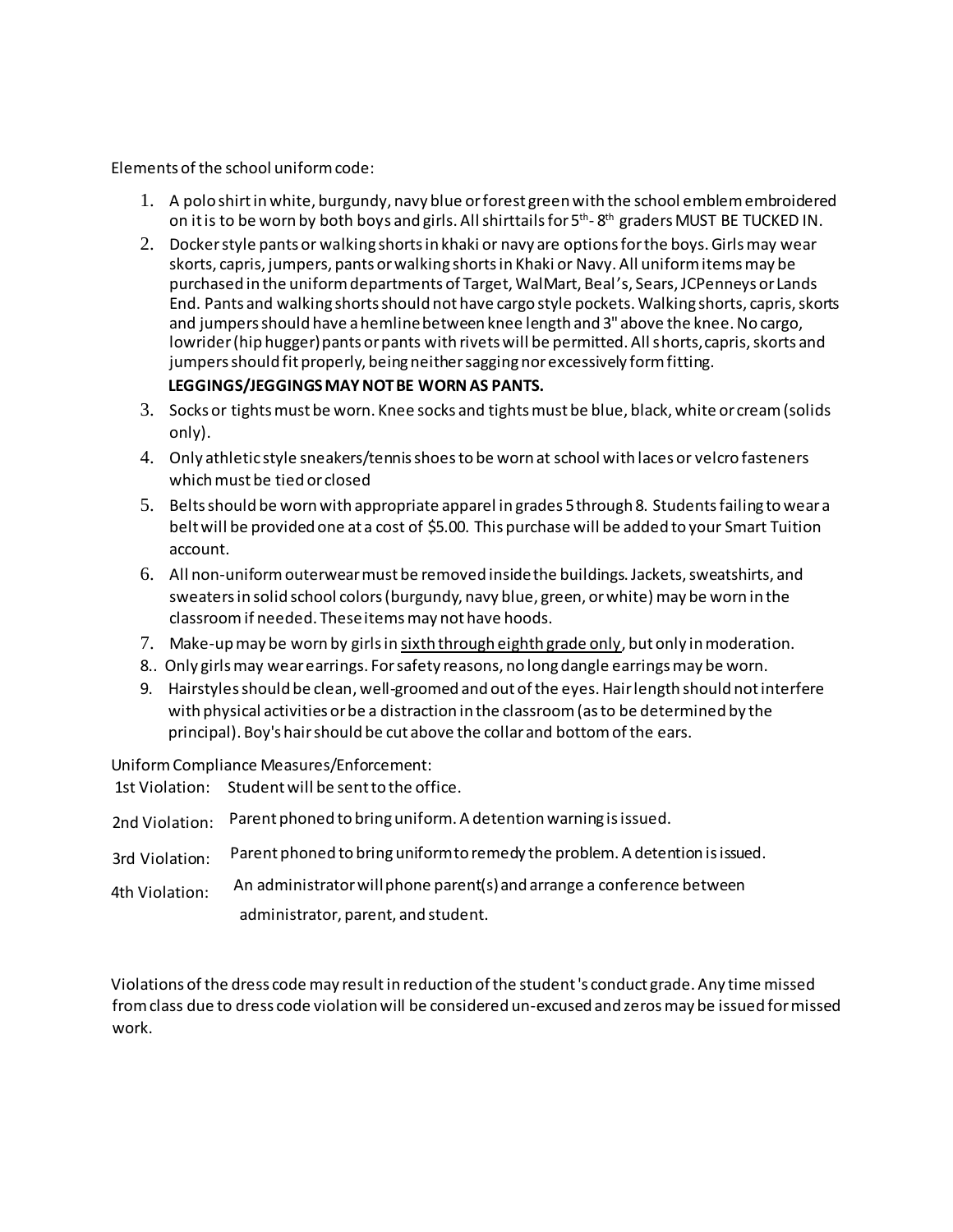### **DRESS-UP DAYS**

To provide our students with a break from the normal routine of uniforms and to strengthen school spirit throughout the year, a number of days have been designated as special dress days. Every Friday at Redeemer is "Casual Friday." Students may wear their school T-Shirts, Witness Wear or school uniform shirts. Jeans or jean shorts are **not to be worn excessively tight**. Faculty will determine appropriateness of the jeans. Jean short hemlines should be between knee length to 3" above the knee. They may also wear their school uniform.

Other special days may include: "Hat Day", "Book Character Day," "Mad Scientist Day," "Spirit Day," "Tacky Dress Day," and other such days. These special days help us to grow together as a school family. Modesty should always be our guide on such occasions. Consult your Crusader News for these special days.

**The decision about whether or not clothing is appropriate at any time is at the sole discretion of the Principal**

### <span id="page-22-0"></span>**CLASSROOM MANAGMENT & STUDENT BEHAVIOR**

### **(GRADES VPK-8TH & ESC)**

### **BEHAVIOR & DISCIPLINE**

<span id="page-22-2"></span><span id="page-22-1"></span>Redeemer Lutheran School expects all of its students, teachers and parents to live according to the guidance of Scripture and to base their behavior on the Christian principles of love, cooperation, helpfulness, respect, and concern for others. The root of this behavior can be found in the home. Student behavior is an outgrowth of the behavior patterns taught in the home when they are young. Biblical principles about discipline are important to follow when children are young. Be consistent in your expectations. Within the parameters of the previously described student expectations, the teacher establishes and communicates to the class the expected behavior and procedures of the classroom.

### **Please refer to the Student Conduct Hand Book for more information on conduct and unappropriated behavior disciplinary steps.**

### <span id="page-22-3"></span>**ANTI-BULLYING POLICY**

The policy of the Redeemer Lutheran School is that all students and employees have an educational setting that is safe, secure, and free from harassment and bullying of any kind. Redeemer will not tolerate bullying and harassment of any type.

### **EXTENDED SCHOOL CARE (ESC)**

<span id="page-22-4"></span>Redeemer Lutheran School offers extended care services for students of the school from 6:30 - 8:00A.M. & 3:00- 6:00P.M. Additional information about the Redeemer Lutheran School Extended Care Program can be obtained in the school office. Please check with the office for the current rate of ESC per hour, per child.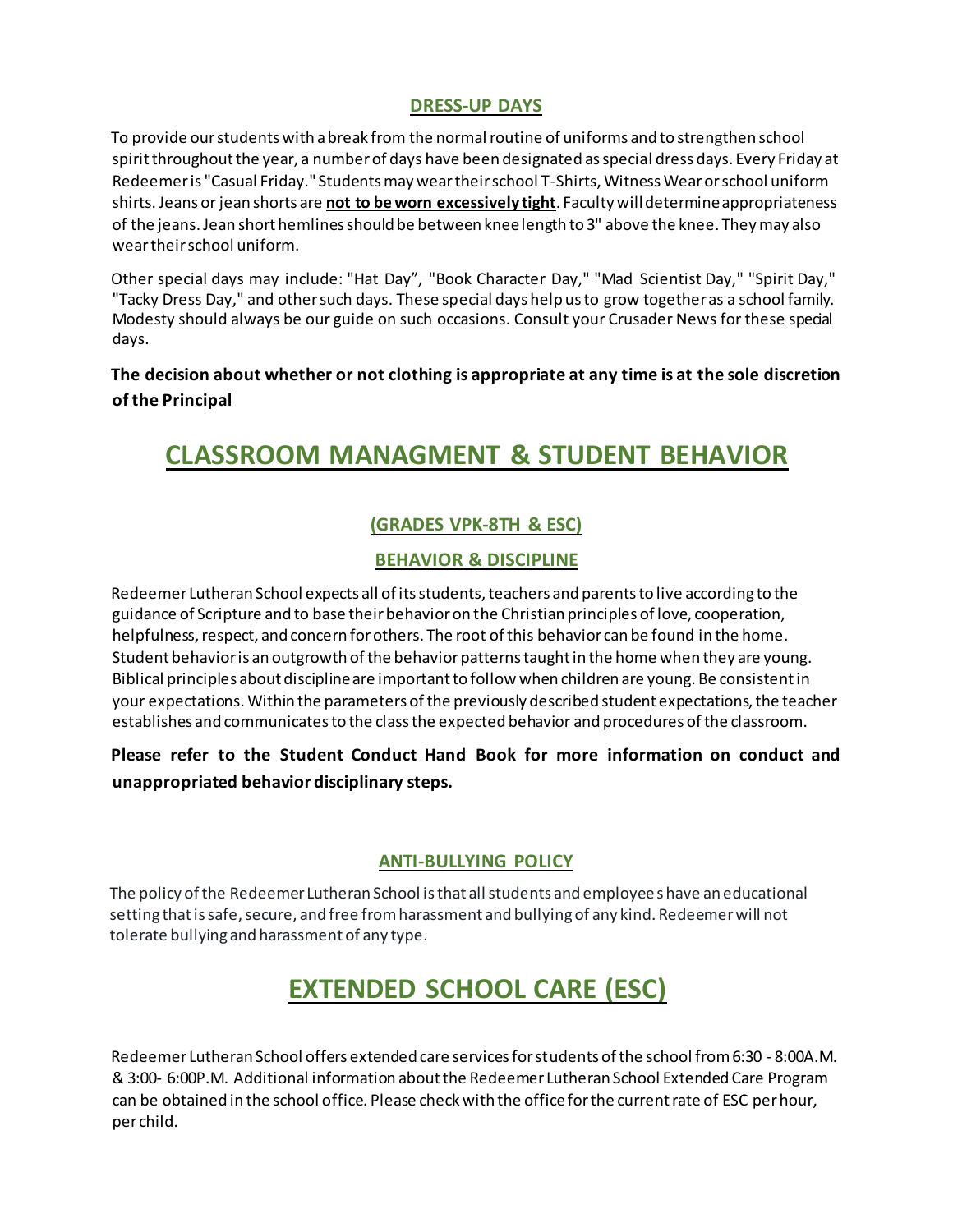### **REGISTRATION**

<span id="page-23-0"></span>Every child must have an emergency form on file with ESC. A note should be sent with the child or a parent should call the School Office if the child is to go home with someone other than a parent. Children will not be allowed to use the telephone except for emergency purposes.

ESC closes PROMPTLY at 6:00P.M. Any child remaining after 6:00P.M. will be charged \$5.00 for ANY part of each quarter hour after 6:00P.M.

### **PAYMENT POLICY**

<span id="page-23-1"></span>Twice a month the amount due for prior use of Extended School care use will be entered into the Smart Tuition program. Failure to make payment on Extended School care charges to keep your account current may result in denial of services until your account is brought up to date. If your account balance continues to be delinquent, your child will be unable to stay in Extend School care.

Please note: ESC payments are due on the  $10<sup>TH</sup>$  of the month. Please allow sufficient time for the payment to reach SMART. Overdue payments are subject to a late fee by SMART.

### **SIGNING IN & 0UT**

<span id="page-23-2"></span>All children must be signed IN and OUT of E.S.C.. A parent or authorized adult mustsign a child in or out of E.S.C.. Any child dropped off before 8:00A.M. must report to the Fellowship Hall for E.S.C. supervision. Children ARE NOT to be in the hallways/classrooms before 8:00A.M. All children not picked up by 3:15P.M. will automatically be assigned to extended care supervision. To ensure your child's safety , we ask that a parent or guardian sign out all students. After a child has been signed out, he or she must leave the E.S.C. area.

If arrangements for your child to go home with another have been made among parents, a written note must be given to E.S.C. Snacks — Study Hall — Activities. Occasionally, E.S.C. will have parties for special times of the year.

### <span id="page-23-3"></span>**DISCIPLINE**

The discipline policy for E.S.C. is outlined in the Student Conduct Handbook. If a child has continued behavior problems and/or chooses not to follow the rules of E.S.C. on a regular basis, then he or she may be asked not to return to E.S.C. for a specified period of time or permanently. Documentation in E. S.C. can be used to further support discipline in the school.

### **OTHER IMPORTANT INFORMATION**

### **CHAPEL SERVICES**

<span id="page-23-5"></span><span id="page-23-4"></span>Our entire student body and faculty meet once each week for the Chapel worship servi ce.On these days the chapel service replaces the religion lesson for the day. These services are especially geared for the children with singing, prayer and readings from the Scriptures. Parents are encouraged to attend and to participate in the Chapel services. The school calendar calls attention to both the regular Wednesday services and any special services that are held. Offerings gathered at the services are designated for mission projects in our community and abroad.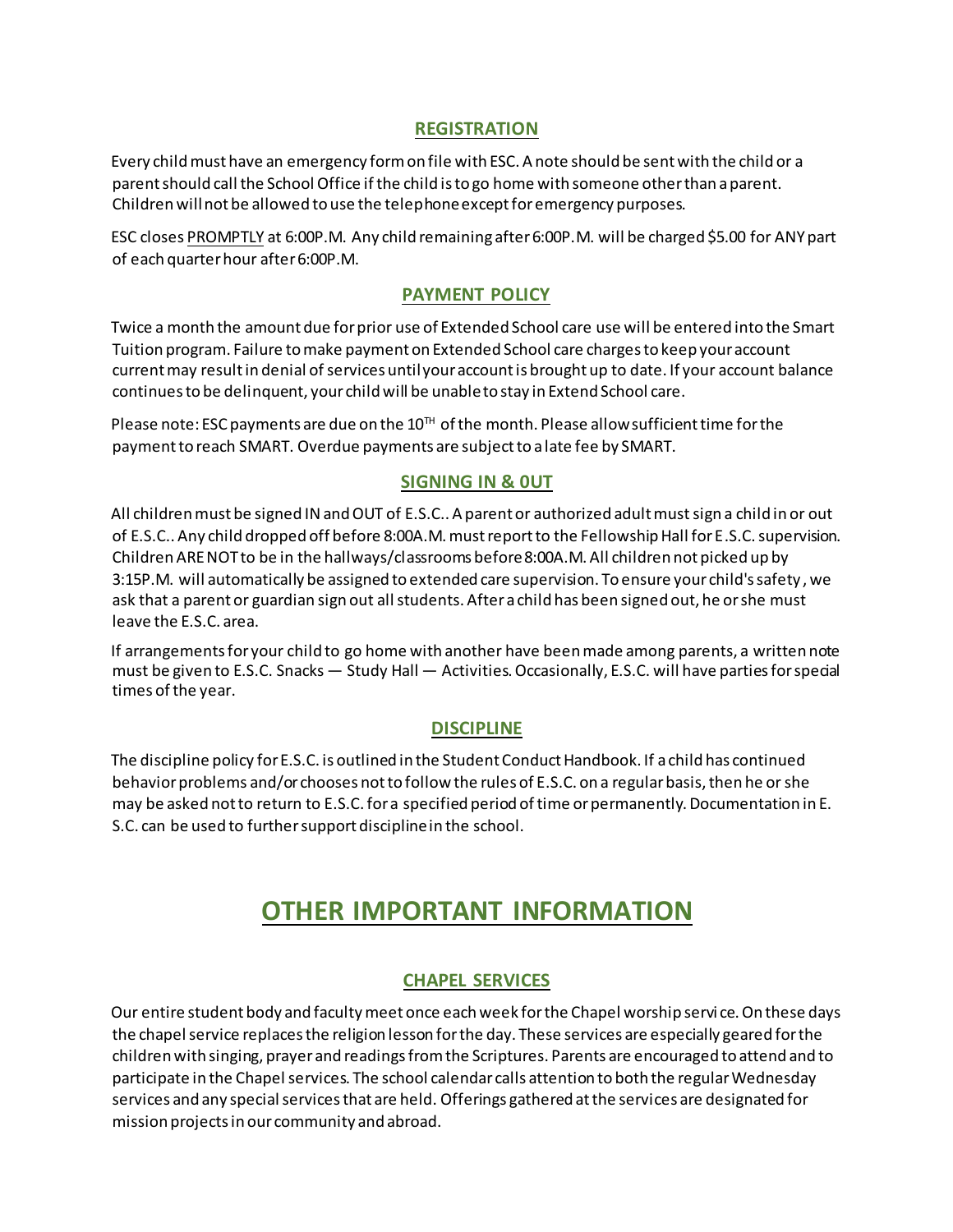#### **LUNCH PROGRAM**

<span id="page-24-0"></span>Redeemer Lutheran School will not offer, at this time, a Hot Lunch Program to its students. Students must bring their lunch to school in an appropriate container. Refrigerators, ovens and microwaves are not currently available for student use. Should a student forget his lunch, parents will be called to bring a lunch from home. Lunches will be eaten in the Fellowship Hall under teacher supervision.

We do offer special Wednesday and/or Friday lunches selectively through the school year. These lunches consist of a variety of entrees, dessert, and a drink. Menus are published in advance and lunches will range in price from S5.00 to S7.00. Participation is always optional. Lunches must be ordered and paid for in advance.

### **LIBRARY**

<span id="page-24-1"></span>Our school has a constantly expanding centralized library staffed by volunteer workers. It supports our Accelerated Reading Program which involves students in grades 1- 8. Students are given the opportunity for regular classroom visits and individual use of the library. Our library book acquisitions depend upon the profits of the book fair that are conducted by the Parent Teacher League and upon monetary donations. Memorials or honorariums to this fund are encouraged and will be gratefully acknowledged. Parents are required to pay for lost books, but please understand that it is sometimes very difficult to replace certain volumes. For the good of all the students, please, teach your child to make a serious effort to keep track of his/her library books.

### **LOST & FOUND**

<span id="page-24-2"></span>Many items lost by children are never returned because they cannot be identified by the child's name. Please mark all personal articles of clothing, books or supplies for positive identification with a permanent marker or label. "Found" articles will be kept in the Fellowship Hall in the "Lost and Found" area. The secretary in the School Office keeps the valuables. Items that are not claimed by the close of the school year, will be given to Warrington Emergency Aid Center.

### **SCHOOL YEARBOOK**

<span id="page-24-3"></span>The Redeemer Lutheran Yearbook consists of a pictorial summary of the year's events and includes a picture of each student. This book will be distributed in late May.

### **SCHOOL PICTURES**

<span id="page-24-4"></span>Redeemer Lutheran School offers its families a variety of opportunities for pictorial memories of the school year. During the Fall and Spring of the year, individual pictures are offered to our families. Athletic team pictures and class pictures are also taken during the course of the year. Written notice will be sent home with the Redeemer Lutheran School Parent Newsletter giving the dates and prices. Photographs may be ordered as desired.

### **DISMISSAL PROCEDURES**

<span id="page-24-5"></span>When dropping off your child, PLEASE park your car and come to the sidewalk with your child. VPK and K-5 parents please walk your child to their classroom door. When picking up your chil, please follow carline procedures. Always display your school issued car tag. When conducting business in the office or participating in an after school parent-teacher conference, we ask that you park in areas which will not interfere with practice time for our sports teams, which begins at 3:00P.M.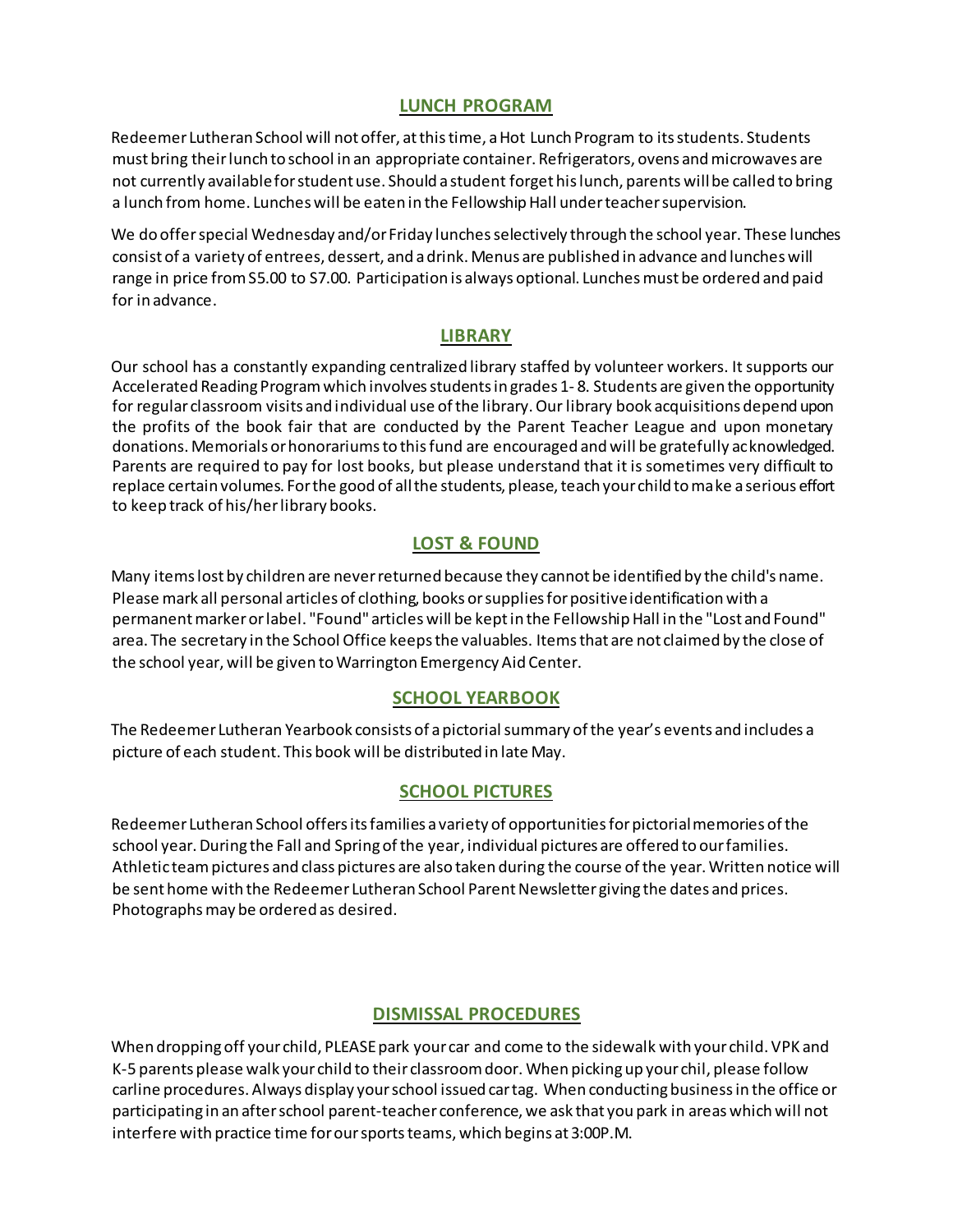### **FIELD TRIPS**

<span id="page-25-0"></span>Field Trips are part of the student's academic experience; students are expected to participate unless unable due to extenuating circumstances. Except for unusual circumstances, refunds will only be given if excused no-less than one week prior to departure and only if funds have not already been used for admission/registration travel fees or tickets. If unable to attend, students will be given an assignment that is relative to the missed field trip. Unless otherwise excused by the teacher, students not attending the field trip are expected to be in school during normal times.

### **MANDATORY SERVICE HOUR PROGRAM**

<span id="page-25-1"></span>Each family will be required to fulfill a minimum of 15service hours (of course, you can always do more) per school year. The record books will be kept in the School Office for you to record your volunteer hours. Each family's service hour accounts will be reviewed after April 15<sup>th</sup>. All remaining unfulfilled hours will be converted to a monetary figure equaling S 15.00 per uncompleted hour. This amount will be added directly to your tuition bill on May 1 and must be paid before the end of the year. If you are having difficulty finding opportunities to fulfill your hours, please contact the school office.

This program is meant to encourage families to take an active role in their child's education and is not so large as to be a burden to anyone. You can quickly take care of your necessary hours by assisting in so many ways - helping with the Gala, assisting in the computer room, library or classroom are a few ideas. The Fall Festival, the Fall Run, and the Thanksgiving Feast or special lunches are more options. Do not forget you can certainly help with coaching in basketball or volleyball.

There are many opportunities to share your talents and support your school! Let's work together for a better school environment! If you have any questions, please contact Mr. Price.

\*THIS POLICY MAY BE SUSPENDED BAISED ON CDC GUIDELINES\*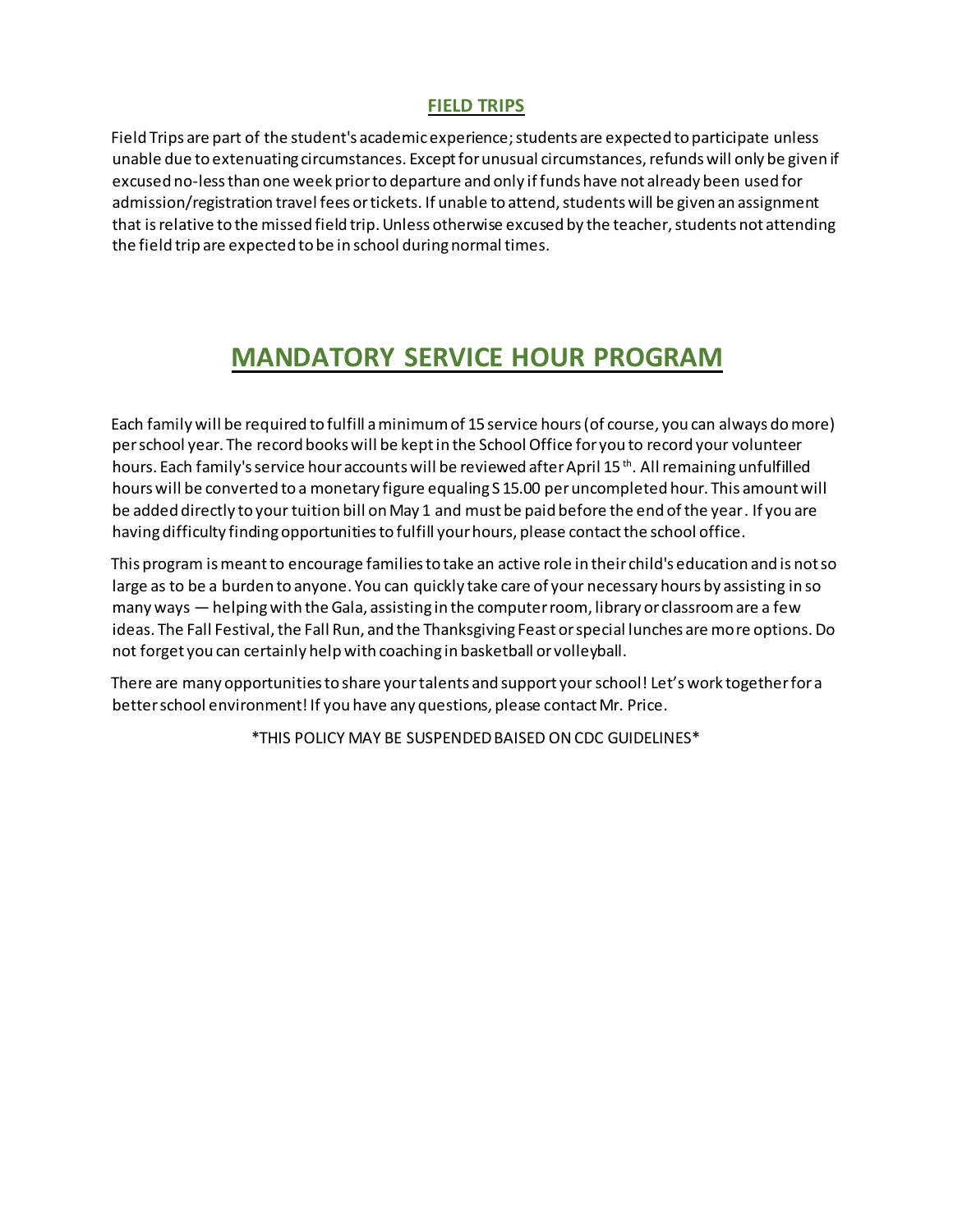### **INTERNET & ELECTRONIC DEVICE POLICY**

### **INTERNET POLICY**

<span id="page-26-1"></span><span id="page-26-0"></span>Although the internet clearly provides a wide variety of educationally sound resources, some material may not be of educational value within the context of the school setting. Redeemer educators will make every effort to direct students to educationally relevant material. The school provides internet filters, to reduce the possibility of students accessing inappropriate information via the internet. Every effort will be made to ensure student safety.

Use of proxy avoidance sites (sites that allows the user to bypass the school internet filter) and accessing those sites that the school has deemed inappropriate and has blocked violates this policy and could result in loss of internet access and/or other disciplinary actions

According to school policy, Redeemer views information retrieval from the internet in the same capacity as information retrieval from reference materials identified by schools. Network facilities are to be used in a responsible. efficient. ethical. and legal manner in accordance with the mission and policies set forth by the Board. Failure to adhere to these guidelines may result in suspension or revocation of the offender's privilege of access. General guidelines include but are not limited to the following:

- 1. Accessing inappropriate materials including any section labeled adult restricted to 18, or older.
- 2. Using the Internet for illegal, obscene, or non-educational purposes.
	- Sending, displaying, downloading, and using obscene language or pictures.
- 4. Violating laws -this includes the RLS name and logos on any apparel. The use, reproduction, or portrayal of RLS is strictly forbidden. (This includes pictures of children in uniform posted on websites.) Damaging systems, or networks.
- 6. Intermittingly wasting network or computing resources.
- 7. Employing the network for commercial purposes.
- 8. Downloading any programs without teacher permission
- 9. Harassing, insulting, threatening, or attacking others.
- 10. Using another person's password or accessing another person's documents.
- 11. Using the Internet for unmoderated chat or e-mail.
- 12. The students have no expectation of privacy at any time while using school or district resources, either at school or at home.

Students who participate in online interactions must remember that their posts reflect the entire Redeemer Lutheran community and as such, are subject to the behavioral standards set forth in the Student Code of Conduct.

- To protect the privacy of RLS students and faculty, students may not under any circumstances, create digital video recordings of RLS community members either on campus or at off-campus RLS events for online publication or distribution.
- Students may not use social media sites to publish disparaging or harassing remarks about RLS community members, athletic or academic contest rivals, etc.
- <span id="page-26-2"></span>• Students who choose to post editorial content to websites or other forms of online media must ensure that their submission does not reflect poorly upon the school.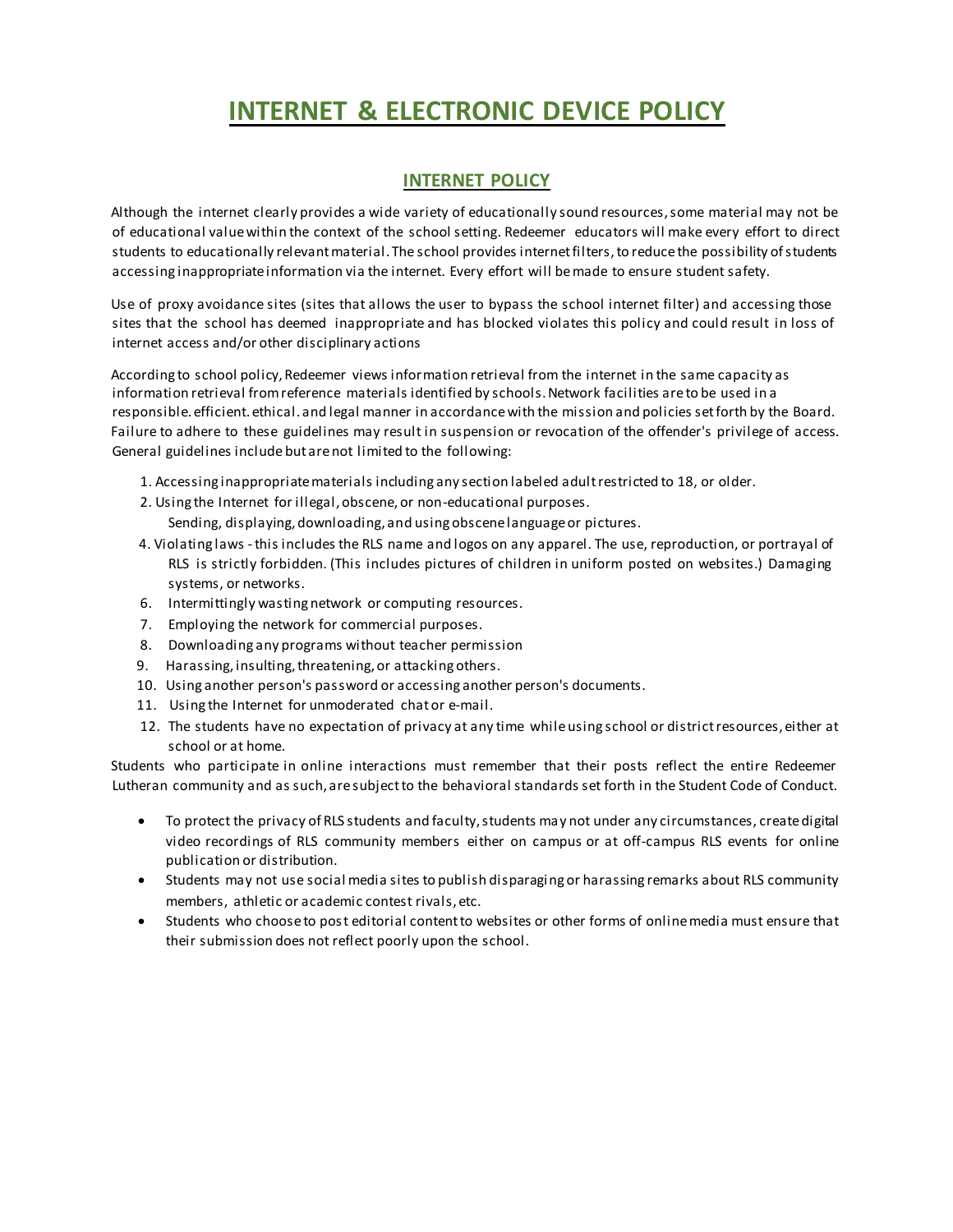#### **CELL PHONES & OTHER ELECTRONIC DEVICES**

#### **Personally Owned Wireless Communications Devices**

Students are permitted to possess personally owned wireless communications devices such as cellular telephones (including personal digital assistance [PDA) with wireless telephone capabilities) and pagers while on school property or in attendance at school functions; however, the use of such devices from a student's arrival on school property until the final dismissal is prohibited. Such devices must be turned off for the duration of the school day (6:30A.M. - 6:00P.M.). While school property, students may not use personally owned wireless communications devices. Students are prohibited from the use of any other telecommunication services (including, but not limited to, email, internet access, photographing, videoing, text messaging, and instant messaging) while on school property or at a functions at any time. During overnight field trips,this policy may be amended by the teacher, under the direction of the principal. Students possessing personally owned wireless communications devices on school property must keep such devices stored in a vehicle, locker, backpack, or other non-visible secure location throughout the day.

Violation of this policy is considered a serious breach of conduct, and will result in disciplinary and/or legal action commensurate with other equally serious conduct violations.

School principal may suspend this rule in the event of emergency or other exceptional circumstance.

Students shall be advised that the use of a wireless communications device is in violation of policy and may result in disciplinary action by the school in a criminal penalty if the device is used in a criminal act.

#### **OTHER ELECTRONIC DEVICES**

<span id="page-27-0"></span>Other personally owned, wirelessly electronic devices are subject to the restricted possession and usage described above include but are not limited to handheld computers, sub- laptop computers, and laptop computers for under the Amendment for Disability Act (1974). Any personally owned electronic device capable of audio and/or video play back may also be subject to restricted student possession and use at the discretion of the principal. Any unauthorized use of personal owned electronic and/or wireless communication devices shall result in the confiscation of that device as follows:

- First Infraction: The school administrator or designee will notify student's parent/guardian that the contraband electronic device has been confiscated and that the confiscated item will held by the until the end of the school year unless:
	- The parent/guardian attends a meeting with the school administrator or designee to discuss Board policy on contraband electronic devices;
- Second Infraction: The item (regardless of whether or not it is the same item as that involved in the first infraction) shall confiscated as contraband and held by the school until the end of the year unless:
	- The parent/guardian signs a written release stating that he/she acknowledges that should his/her student violated the rule a second time and if a subsequent infraction occurs the confiscated item will remain in the principal's possession until the end of the school year.
- Subsequent Infractions: For each subsequent violation of this rule, the contraband item (regardless of whether or not it is the same item as that involved in the first infraction) shall be confiscated by the administration and held by the school until the end of the year without exception.

The School Board, The School and, any school employee shall not be liable for the loss, theft, or destruction of any item(s) confiscated pursuant to this rule.